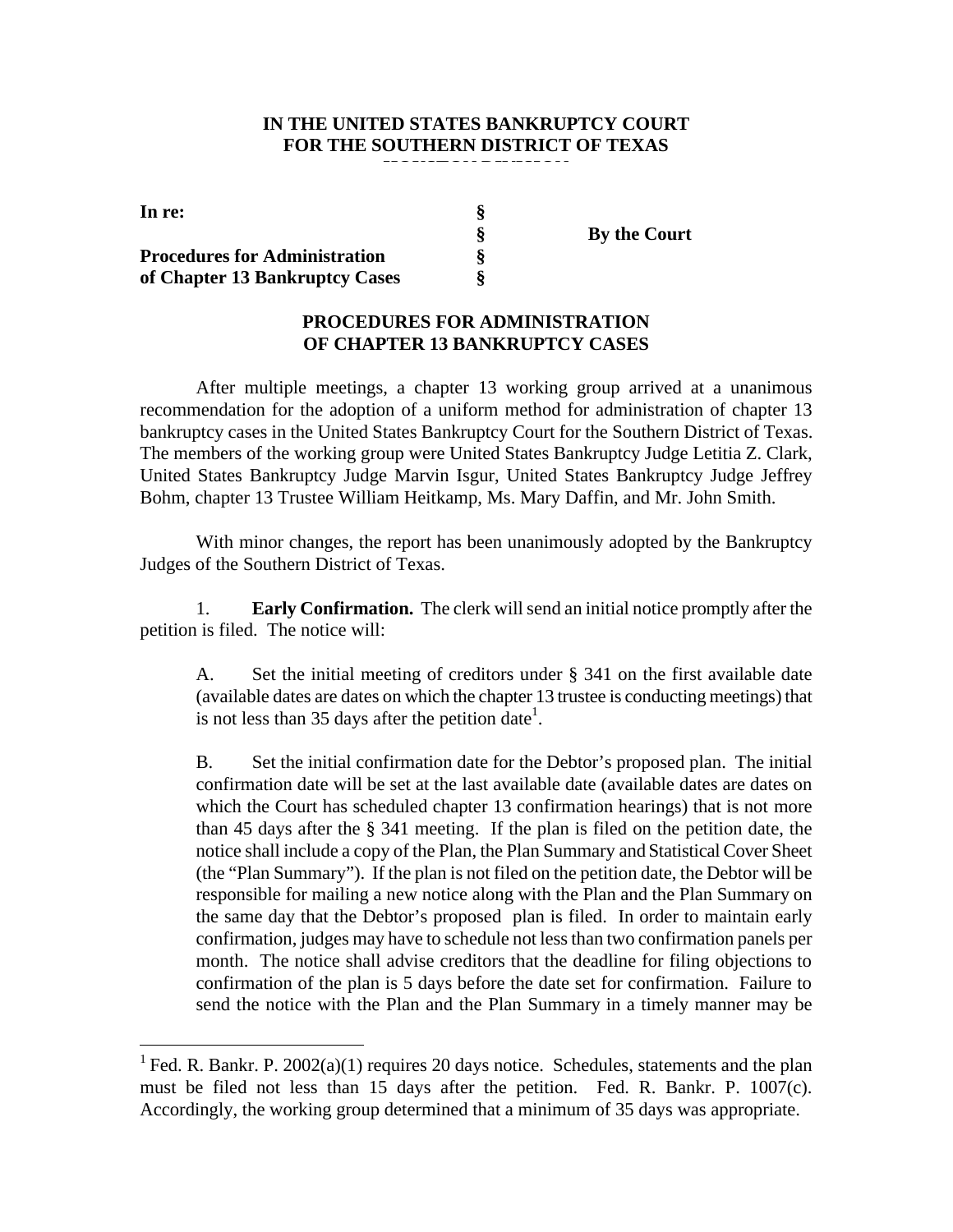grounds for dismissal of the case at the confirmation hearing.

C. Set a hearing on § 506 valuations. The hearing on § 506 valuations will occur at the hearing on confirmation.

D. If required by the Bankruptcy Judge assigned to the case, set a session of Court to be held on the same day as the § 341 meeting, at which the Judge (or the Judge's designate) will explain the procedures, requirements, and benefits of chapter 13 and at which the Judge may address other issues related to the case.

E. Official forms for implementation of this rule are on the Court's web site.<sup>2</sup>

[Proposed BLR 2002x.]

**2. Procedures at § 341 Meetings.** The chapter 13 trustees will be required to follow uniform procedures, as follows:

A. The chapter 13 trustee will announce a recommendation regarding confirmation at the conclusion of each ' 341 meeting of creditors. If no timely confirmation objection is filed and the trustee recommends confirmation, then the judge will either confirm the plan without a hearing or the judge will order a hearing on confirmation of the plan.

B. If the trustee is unable to recommend confirmation of the plan submitted by the Debtor before the § 341 meeting, the Debtor will be allowed a brief recess, with the meeting continued later the same day. Computers, with the Court's standard forms as set forth in this report, will be available to debtors outside of the § 341 meeting room.

C. Following the brief recess, the chapter 13 trustee will review the Debtor's proposed amended plan and amended schedules, if any. If no timely confirmation objection is filed and the trustee recommends confirmation, then the judge will either confirm the plan without a hearing or the judge will order a hearing on confirmation of the plan.

D. If the trustee does not recommend confirmation by the conclusion of the initial § 341 meeting, the trustee will file a motion with the Court that (i) the confirmation hearing be continued for good cause; or (ii) the chapter 13 case be dismissed for unreasonable delay that is prejudicial to creditors; or (iii) such other relief as the chapter 13 trustee requests.

<sup>&</sup>lt;sup>2</sup> The form of notice is attached as Exhibit 1. If a plan is filed with the petition, the Clerk must also send Exhibit 2, which may be included with Exhibit 1. If the plan is not filed with the petition, Exhibit 2 will be sent by the Debtor when the plan is filed.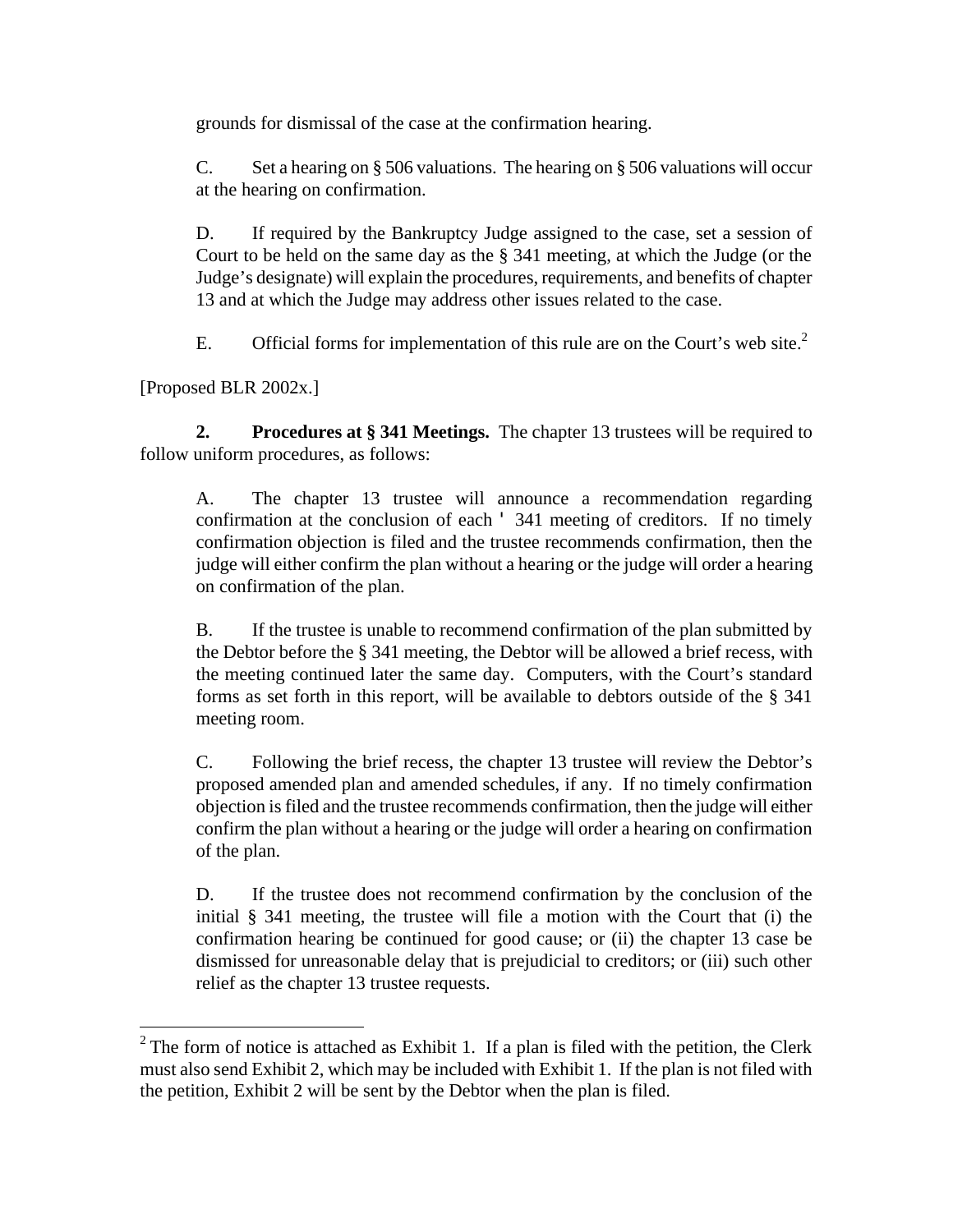E. The trustee may withdraw a recommendation in favor of confirmation at any time. If the trustee withdraws the confirmation recommendation less than 7 days before confirmation, the confirmation hearing will be rescheduled.

F. Not later than the initial § 341 meeting of creditors, the following must occur:

i. If the debtor is a wage or salary employee, the Debtor must complete the information for the submission of a wage order by the trustee; or

ii. If the debtor is not a wage or salary employee, the Debtor must complete the information for the submission of an electronic funds transfer order ("EFT Order") providing that funds may be drafted by the trustee; or

iii. Unless, the Debtor has sought and obtained relief from the Court's adequate protection order, the debtor mustsign an acknowledgement that the Debtor is not complying with the Court's adequate protection order and is, therefore, prohibited from using the Debtor's vehicle without further order of the Court; or

iv. If the Debtor has sought and obtained relief from the Court's adequate protection order, the Debtor must comply with any relief ordered by the Court.

The trustee must have a computer and printer available at the § 341 meeting of creditors. Unless the debtor has filed a motion seeking relief from the requirement of a wage order or an EFT order, the wage order information or EFT Order information shall be incorporated into a proposed form of order, signed by the trustee and debtor, and promptly submitted by the trustee to the Court.

G. Each Bankruptcy Judge may require debtor attendance at a session of court to be held on the day of confirmation. At these sessions, the Court will explain the procedures, requirements and benefits of chapter 13 and may deal with other issues related to the case.

H. Official forms for implementation of this rule are on the Court's web site<sup>3.</sup>

[Proposed BLR 2003x.]

 $\overline{a}$ 

3. **Adequate Protection to Vehicle Lenders.** In each chapter 13 case, an order will be entered that authorizes the use of estate vehicles under § 363 and provides adequate

 $3$  The form of wage order is attached as Exhibit 3. The form of EFT Order is attached as Exhibit 4.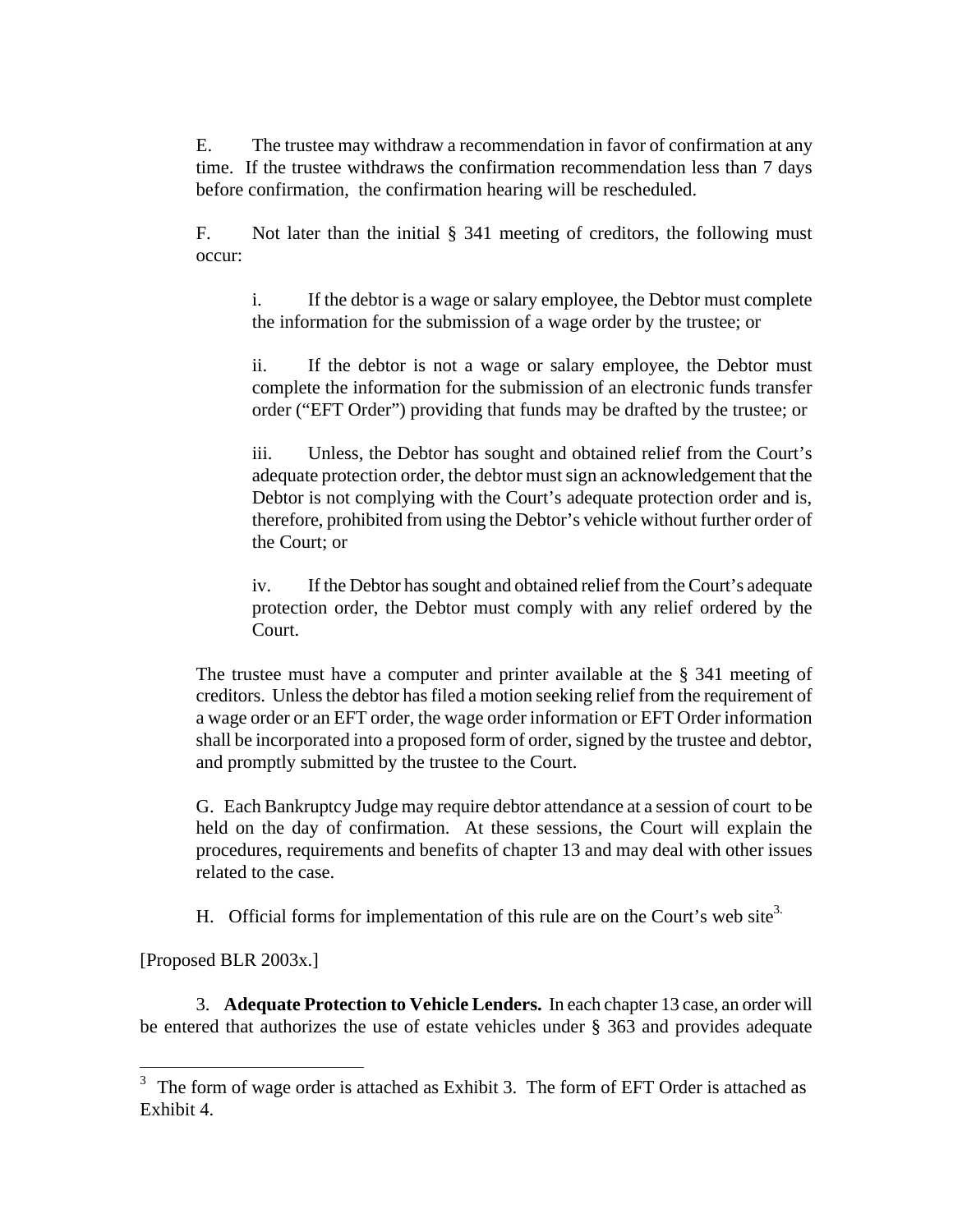protection to the holders of liens on the vehicles. The adequate protection order will require the debtors to (i) maintain insurance on the vehicle in the amount required by the debtor(s) prepetition contract; (ii) provide proof of insurance to the lien holder; and (iii) enter into a wage order or EFT Order not later than the date of the § 341 meeting of creditors. As additional adequate protection, the lien holder will be given an administrative claim, with priority under § 507(b), in an amount equal to 1.5% of the value of the vehicle for each 30 days that elapses from the date of the adequate protection order. For example, if the vehicle is valued at \$10,000, a § 507(b) adequate protection claim in the amount of \$150 will accrue each month. In the event of a dismissal or conversion of the chapter 13 case, the trustee will distribute the proceeds in accordance with  $\S 1326(a)(2)$ . This will result, in most cases, in payments being made in the following order of priority:

A. First, to the vehicle lien holders in the amount of the adequate protection reserve;

B. Second, to debtor(s)' counsel for unpaid fees for which an application is filed on or before 20 days after entry of the order of dismissal and that have been allowed by court order;

C. Third, to the debtors (directly and not through counsel).

Payments under paragraph "A" shall be made following the expiration of 10 days of entry of the dismissal order, unless the dismissal order is stayed.

The debtor or any other party in interest may object to the adequate protection order not later than 10 days after entry of the Court's order. The objecting party must state the date that the hearing will be conducted, which date will be the next chapter 13 panel after the expiration of 15 days from the date of the objection. The objection must be served on the Debtor, the Debtor's counsel, the chapter 13 trustee, and any party holding security interest in the vehicle. The objecting party must attend the hearing and present evidence in support of the objection.

For purposes of valuation, the vehicle value will be determined as of the date of the filing of the chapter 13 petition. In determining the principal amount due to the lien holder under the plan, the ' 507(b) payments will be (i) deducted from the value of the vehicle, if the value of the vehicle is less than the lien, resulting in a Confirmation Date Value; and (ii) applied to interest if the value of the vehicle is greater than the lien. If the value of the vehicle is less than the lien, interest will begin to accrue on the confirmation date based on the Confirmation Date Value.

The adequate protection order will not provide protection to a vehicle lender if the debtor voluntarily surrenders the vehicle by delivering the vehicle to the vehicle lender within 30 days of the petition date.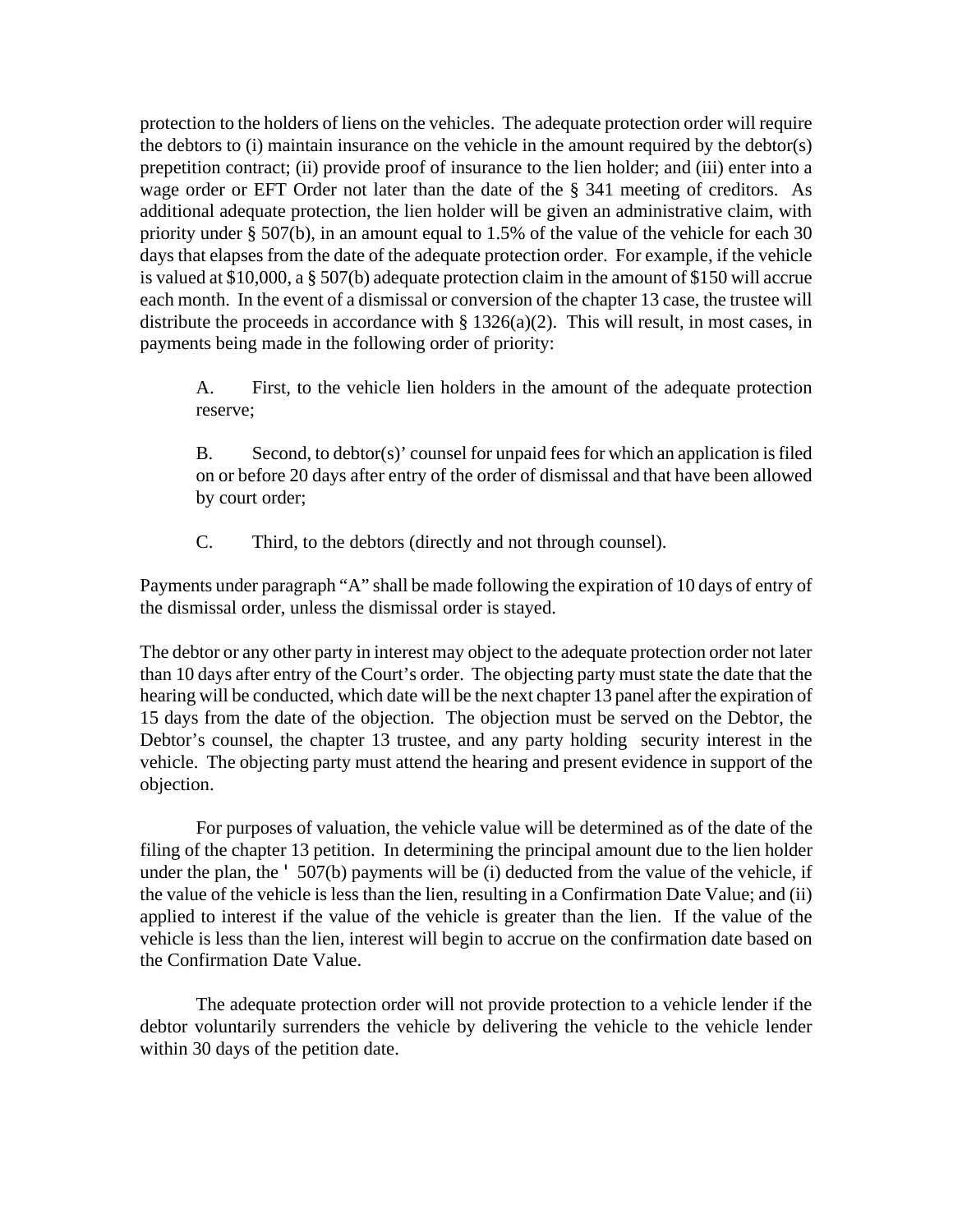Official forms for implementation of this rule are on the Court's web site.<sup>4</sup>

[Proposed BLR 4001x].

4. **Mortgage Payments Through the Chapter 13 Trustee.** Home mortgage payments will be made through the chapter 13 trustee, in accordance with Home Mortgage Payment Procedures. Home Mortgage Payment Procedures shall be procedures adopted by the chapter 13 trustees and approved by the Court.

[Proposed Rule 3015x].

 $\overline{a}$ 

.

5. **Uniform Plan and Motion for Valuation of Collateral**. From time-to-time, the Bankruptcy Court will promulgate a uniform form of chapter 13 plan and motion for valuation of collateral and a uniform chapter 13 Plan Summary. The motion for valuation for collateral will be incorporated into the title and the substance of any proposed plan. Except as set forth in the following sentence, use of this form of plan and plan summary are mandatory. Any debtor wishing to use a plan and plan summary that vary from the uniform plan and uniform plan summary must file a motion along with the petition seeking leave from this requirement. The Court will conduct a hearing on the motion at the next chapter 13 panel. Absent exceptional circumstances related to the particular chapter 13 case, leave will not be granted. If a debtor fails to file plan or a completed plan summary within the time allowed by the Bankruptcy Code and the Federal Rules of Bankruptcy Procedure, the trustee must file a motion to dismiss the case for delay that is unreasonable to creditors pursuant to BLR 1017x. The plan will be structured to pay based on allowed claims rather than on claims as set forth in the plan. Accordingly, if a claim is allowed in an amount greater than the amount set forth in the plan, no plan modification will be required unless the allowance of a larger claim leaves the plan with insufficient funds to pay claims. The following provisions of the plan will be binding, notwithstanding any provision in a proof of claim to the contrary: (i) the interest rate to be paid on claims; (ii) the valuation of collateral; (iii) the priority of payment of claims under the plan. As set forth in more detail below, valuation issues will be noticed for and resolved at confirmation.

<sup>&</sup>lt;sup>4</sup> The form of adequate protection order is attached as Exhibit 5.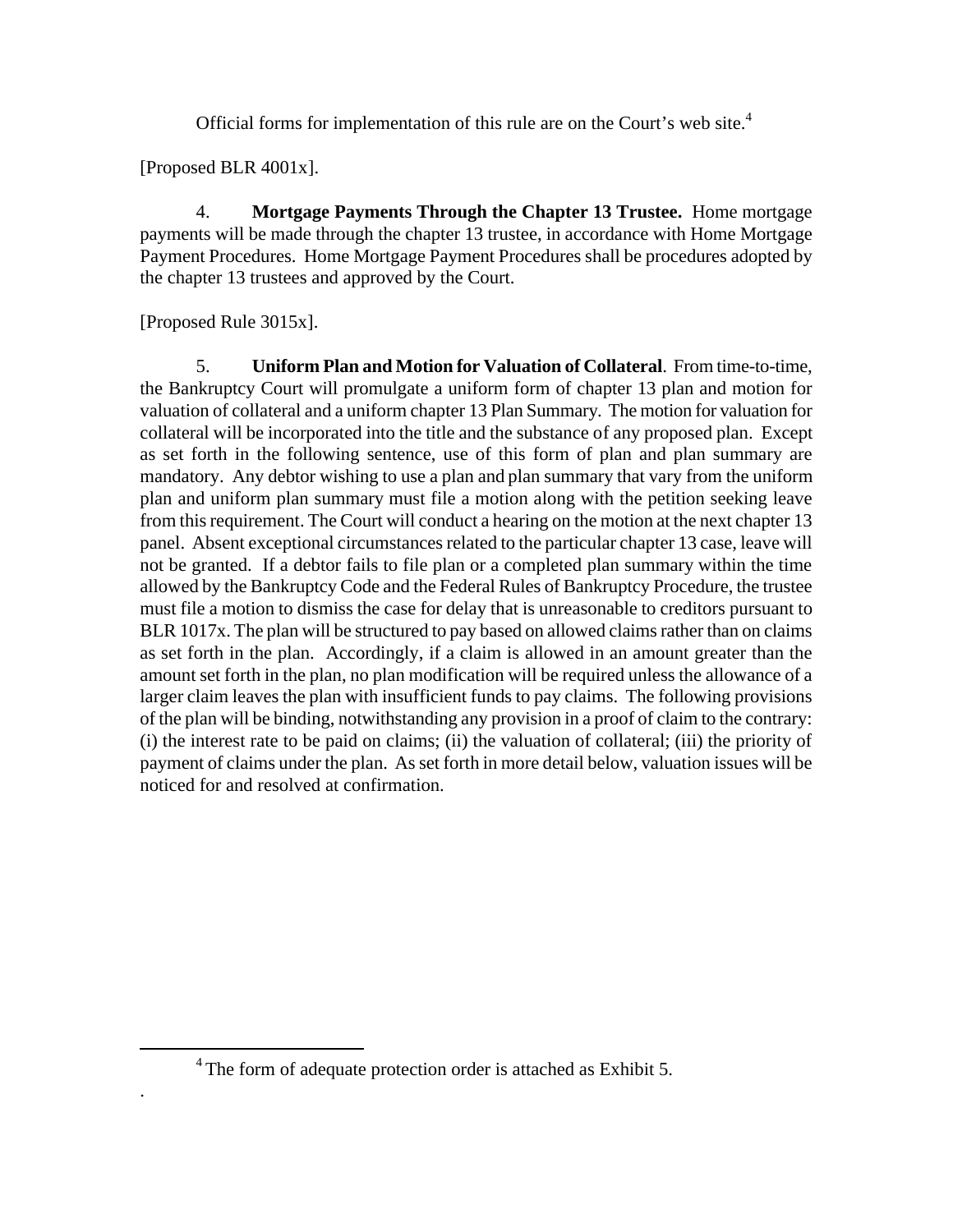Official forms for implementation of this rule are on the Court's web site.<sup>5</sup>

[Proposed BLR 3015x].

6. **Events Subsequent to Confirmation.** The following events are anticipated to raise issues subsequent to an early confirmation:

A. **A secured or priority claim is filed for an amount greater than contemplated by the plan.** If the plan has sufficient revenues, no modification will be required. The order confirming the plan will provide for three minimum requirements in order to obtain a discharge. The first requirement is that all proposed payments must be made to the trustee. The second requirement is that there be sufficient proceeds paid to the chapter 13 trustee to pay all allowed secured and allowed priority claims in full. The third requirements is that distributions to unsecured creditors must not be less than the amount that would be paid in a hypothetical chapter 7 bankruptcy case. So long as newly filed proofs of claim do not impair a debtor s discharge, no plan modification would be required.

B. **An asset is abandoned by the debtor.** No modification is required. The debtor may seek a modification to reduce payments following abandonment, but the abandonment will be allowed without a modification. The plan will provide that abandonment may occur by a motion pursuant to Fed. R. Bankr. P. 4001 filed with the Court and served on the affected creditor thatCfollowing abandonmentCno further payments will be made to the secured creditor. The form of motion is attached as exhibit 16.

C. **A valuation dispute arises.** Valuation disputes will be adjudicated at confirmation. Accordingly, any subsequent disputes will be heard under FED. R. BANKR. P. 9023 and 9024. Unless relief is granted, no modification will be required.

D. **An arrearage on a home mortgage is greater than contained in the plan.**  Because payments will be made by the trustee based on allowed claims rather than based on the forecasts in the plan, no modification will be required unless the larger arrearage alters the debtors= right to a discharge.

[Not a proposed rule. Explanatory only].

<u>.</u>

.

.

7. **Payments by the Trustee.** Payments by the trustee will only be made on the following claims:

 $<sup>5</sup>$  The form of plan and motion for valuation is attached as Exhibit 6. The form of</sup> statistical cover sheet is attached as Exhibit 7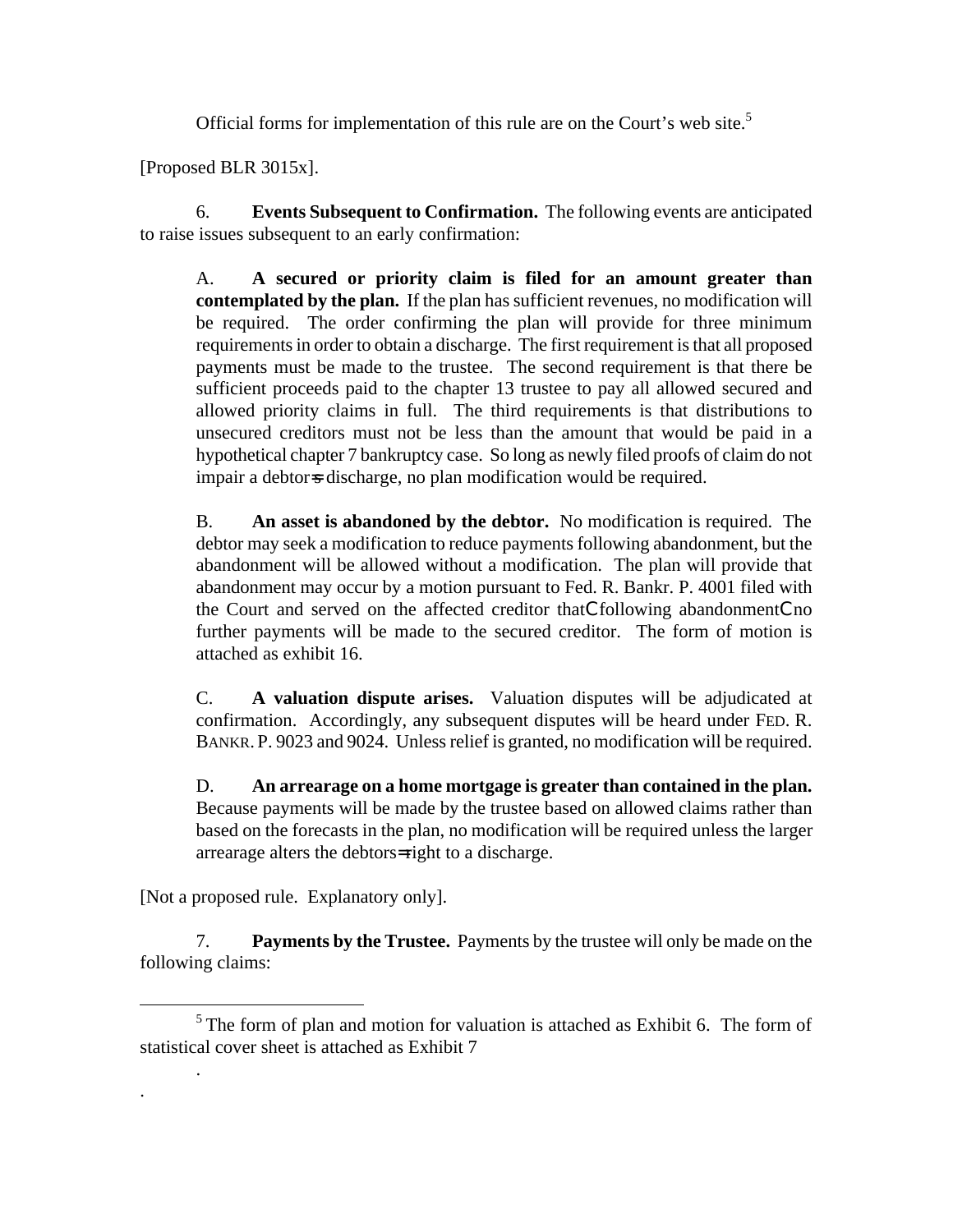A. Payments on claims that are for future mortgage payments shall be in the amount paid by the Debtors with respect to the future mortgage payments. The Debtors must make the payment in the amount required by the Debtor's note and security agreement.

B. Payments on vehicle claims shall be made based on the valuation and interest rate contained in the confirmed plan.

C. Payments on claims that are filed shall be reserved in the amount payable under the plan until the filed claim is an Allowed Claim. The deadline for filing objections to filed claims is 25 days after the proof of claim deadline. If no objection is filed by the deadline, the claim is an Allowed Claim and should be paid in accordance with the plan. Nothing in this rule precludes the reconsideration of the allowance of a claim pursuant to  $\S$  502(j) of the Bankruptcy Code

D. Payments of '507(b) claims shall be made following confirmation, without the requirement of further court order.

E. Payment of claims for attorneys= fees shall be made only on allowed claims for attorneys= fees. No reserve shall be established for payment of lodestar attorneys= fees that are not yet allowed except for applications for payment filed at least 20 days before the confirmation hearing. If an application for payment is filed at least 20 days before the confirmation hearing, (i) the fees shall be reserved in the amount set forth in the application until allowed or disallowed by the Court; and (ii) the Court at the confirmation hearing may establish such additional reserves as equity requires. Under fixed fee orders, attorneys= fees are allowed on entry of the order approving the fixed fee agreement.

F. The priority of payments by the trustee will be the priority set forth in the confirmed plan.

G. The chapter 13 trustees will place information on their websites regarding all payments made under the plans. This information shall be updated not less than quarterly.

H. In addition to filing proofs of claim on the proof of claim registry, proofs of claim for priority claims and secured claims must be served on the Debtor, the Debtor's counsel and the chapter 13 trustee. A certificate of service reflecting service must be filed with a copy of the proof of claim attached to the certificate of service.

[Proposed BLR 3021x].

8. **Uniform Modification**. Motions to modify a confirmed plan must include the following information: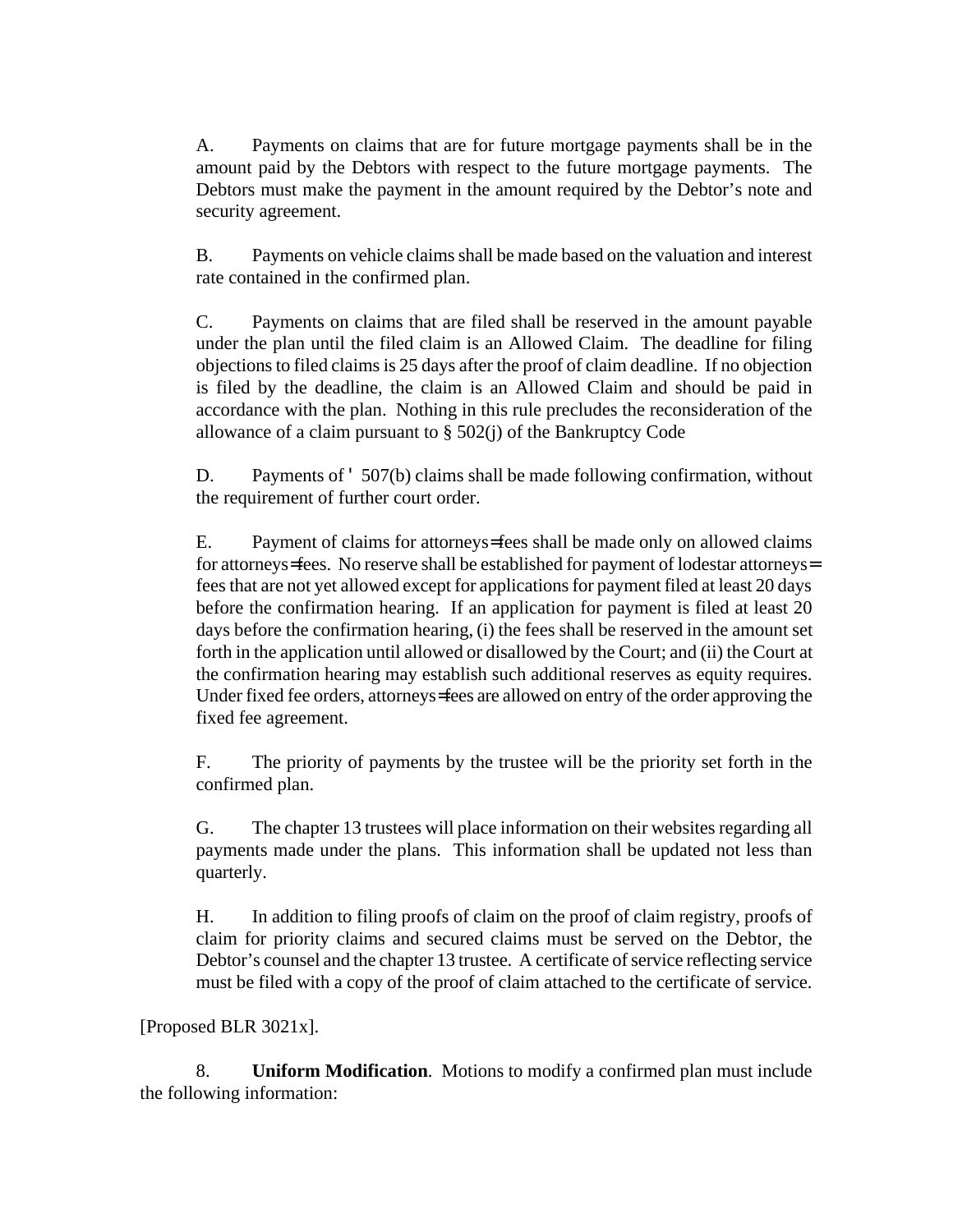A. A revised plan, in the form of the uniform plan.

B. A revised plan summary, in the form of the uniform plan summary.

C. A side-by-side comparison of payments under the prior plan and the proposed plan.

D. A description of the following:

i. The reason why the debtors= current plan must be modified.

(a) If the debtors= plan must be modified because of a payment default to the trustee or to a creditor, a description of the reason why the payment default occurred.

(b) If the reason was a temporary loss of employment, the motion must describe whether new employment was obtained.

ii. The changes in the debtors= fixed expenses (e.g., whether an asset has been abandoned, a less expensive car has been purchased, or other events have occurred that affect the feasibility of the proposed modification).

- E. A copy of the debtors= current Schedules I and J must be attached to the motion to modify the plan.
- F. Official forms for implementation of this rule are on the Court's web site.<sup>6</sup>

[Proposed BLR 3015x].

<u>.</u>

9. **Confirmation.** Confirmation will be set with a uniform notice, in the form promulgated from time to time by the Bankruptcy Court. The notice will provide that the Court will consider confirmation and will also consider valuation of security pursuant to FED. R. BANK. P. 3012. If confirmation is denied, the Court will consider whether to dismiss or convert the case or to enter other appropriate orders in the case. If a plan is confirmed, the Court will use (i) the uniform form promulgated from time-to-time by the Bankruptcy Court; or (ii) a form proposed by the trustee in a particular case that requires the use of a nonuniform confirmation order. Official forms for implementation of this rule are on the Court's web site. $<sup>7</sup>$ </sup>

 $6$  The form of the modification motion is attached as Exhibit 8. A form of a side by side comparison is attached as Exhibit 9.

 $7$  The form of confirmation order is attached as Exhibit 10.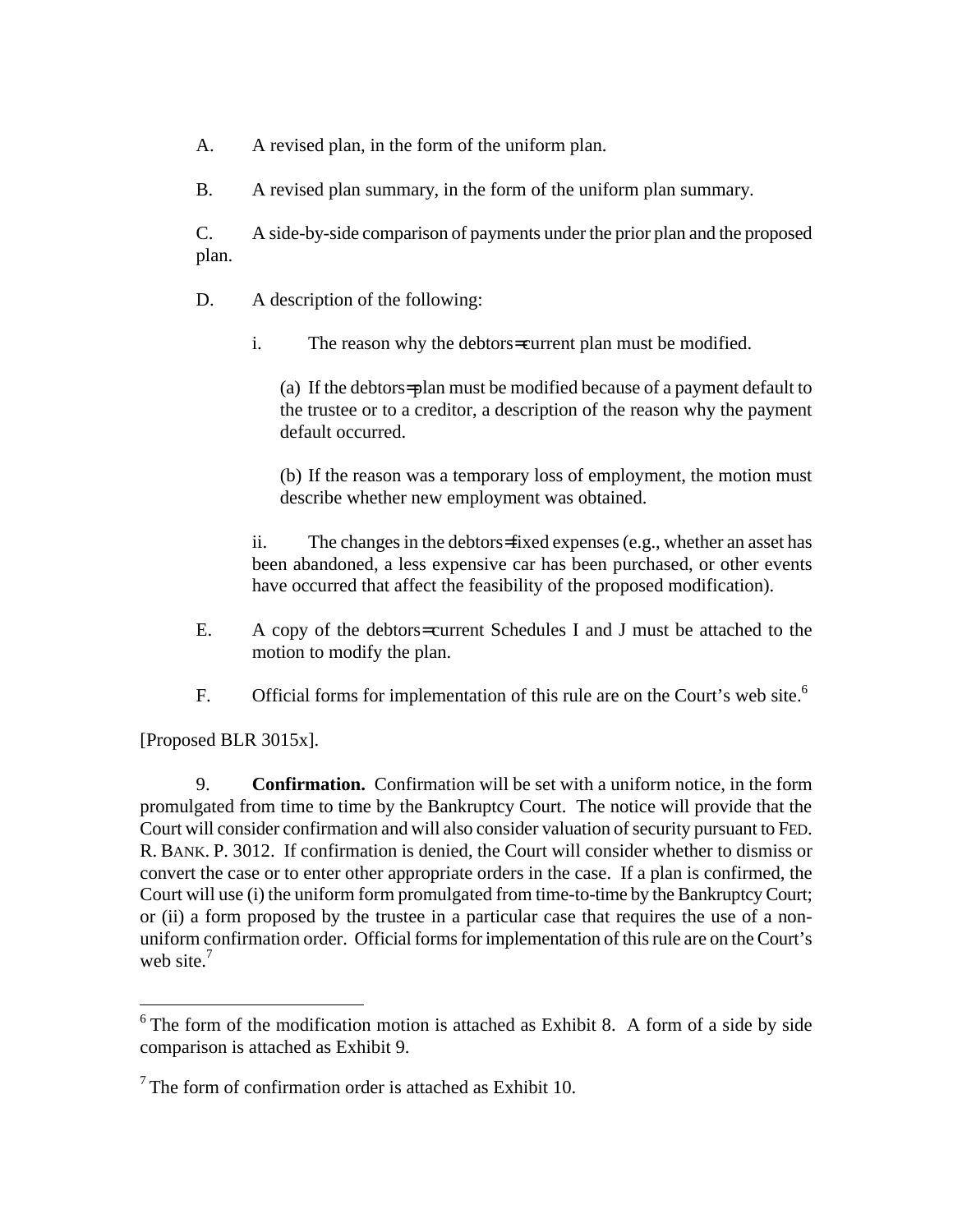[Proposed BLR 3015x].

## 10. **Motions to Dismiss for Non-Payment.**

A. Trustees may file motions to dismiss for non-payment at any time, in the exercise of their discretion.

B. Trustees must timely file motions to dismiss if the debtors are two monthly payments behind. The hearing must be set at the first panel following the expiration of 25 days after the motion is filed. The form of motion shall be in a form promulgated from time-to-time by the Bankruptcy Court. Responses and requests for hearings on motions to dismiss must be filed not later than 20 days after service. If no timely response is filed, the Court may dismiss the case with or without a hearing, at its discretion.

C. Official forms for implementation of this rule are on the Court's web site. $8<sup>8</sup>$ 

[Proposed BLR 1017x].

 $\overline{a}$ 

.

.

## **11. Federal Tax Returns.**

A. At or before the initial § 341 meeting of creditors, the Internal Revenue Service must send a tax transcript to the trustee, the debtors and their counsel.

B. Within 5 days after the initial § 341 meeting of creditors, the trustee must file a motion to dismiss any chapter 13 case in which the IRS transcript reflects a delinquent return for a period in which taxes would be entitled to a priority. The form of motion shall be in a form promulgated from time-to-time by the Bankruptcy Court.

C. Within 20 days after the trustee has filed a motion to dismiss a case based on delinquent tax returns, the debtors must file a response to the motion.

D. If all tax returns that are the subject of a motion under paragraph "B" above have not been filed, the plan will not be confirmed. If all tax returns have been filed, the Court may confirm the plan or may deny confirmation based on an estimate of the IRS' claim pursuant to § 502(c). The order confirming the plan will provide that the

 $8$  The form of dismissal motion for non-payment is attached as Exhibit 11.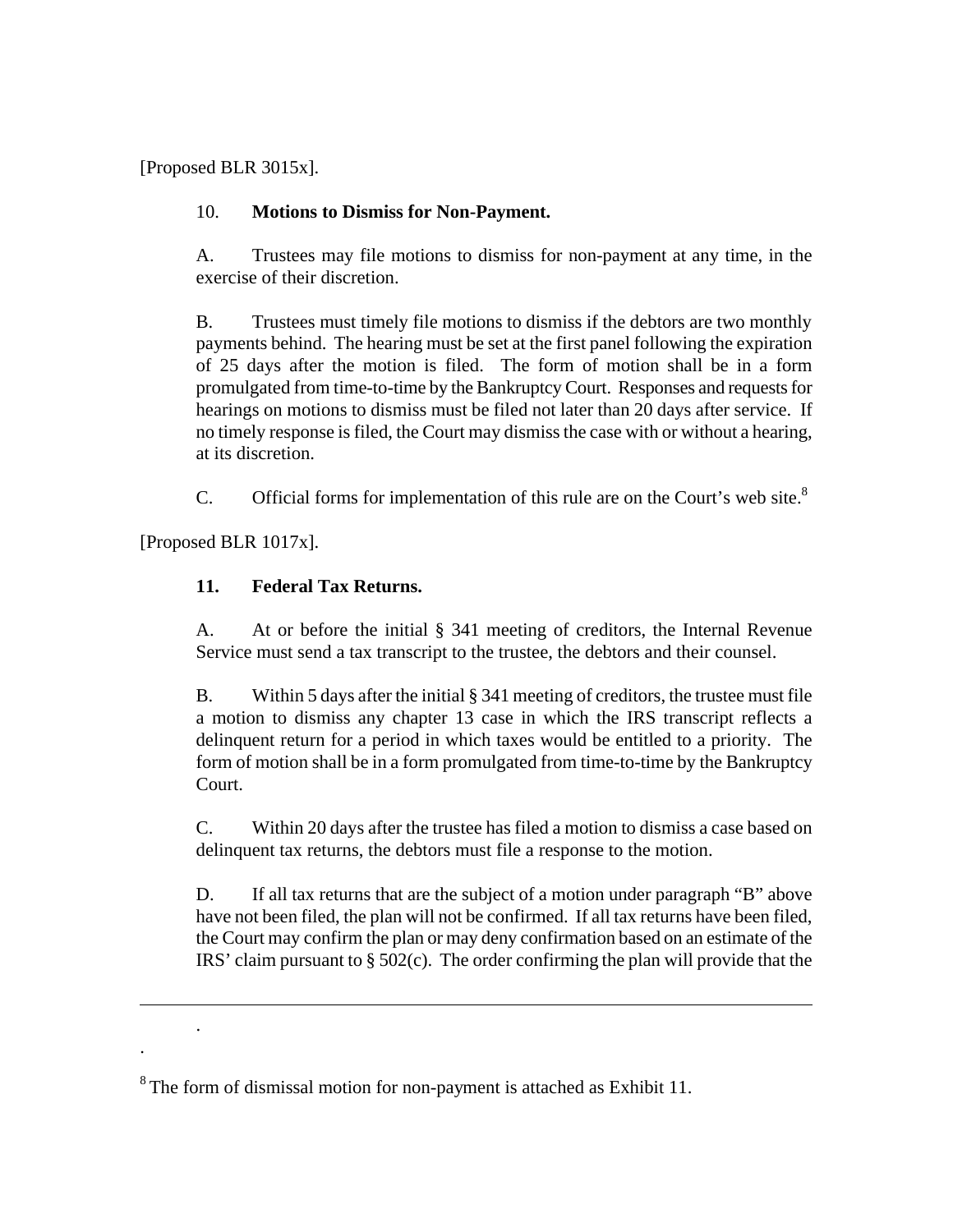plan has been confirmed based on an estimate of the Debtor's tax liability and that the actual amount payable by the debtors in order to discharge the tax liability will be the actual amount determined based on the allowance of the tax claim, without regard for any provision in the plan to the contrary.

E. The proposed order dismissing for failure to file tax returns will provide for dismissal with prejudice until all delinquent returns have been filed and will be in a form promulgated from time-to-time by the Bankruptcy Court.

F. Official forms for implementation of this rule are on the Court's web site.<sup>9</sup>

[Proposed BLR 1017x].

## **12. Attorneys= Fees for Motions for Relief from the Stay.**

**A.** Undersecured creditors will not be awarded attorneys= fees for the filing of a motion for relief from the stay in a chapter 13 bankruptcy case.

**B.** With respect to motions by oversecured creditors or by home lenders filing post-confirmation motions governed by ' 1322(b)(2), the Court will approve agreed orders (i) providing for attorneys= fees and costs not to exceed \$650.00; and (ii) providing for attorneys= fees and costs exceeding \$650.00 only upon a submission of fee statements reflecting actual time incurred. All requests for attorneys= fees must (i) include a certification contained on the proposed order that the amount requested is less than or equal to the amount that will be paid by the holder of the lien to the holder s counsel; and (ii) be reasonable under the facts and circumstances.

[Proposed BLR 4001x].

**13. Date of Distribution in Dismissed Cases.** Distributions in dismissed cases should be made by the trustee at the earliest practicable date following the disposition of all motions for administrative expenses that are timely filed or that are deemed allowed pursuant to BLR4001. Timely filed motions for administrative expenses will be those filed within 20 days of the dismissal order.

[Proposed BLR 3021x].

1

.

**14. Motions for Relief from the Stay.** In addition to other procedures applicable to motions for relief from the stay, debtors must timely respond to motions for relief from the stay. A timely response includes the filing of an agreed order, a denial that conforms with

 $9^9$  The form of dismissal motion for failure to file tax returns is attached as Exhibit 12. The form of dismissal order for failure to file tax returns is Exhibit 13.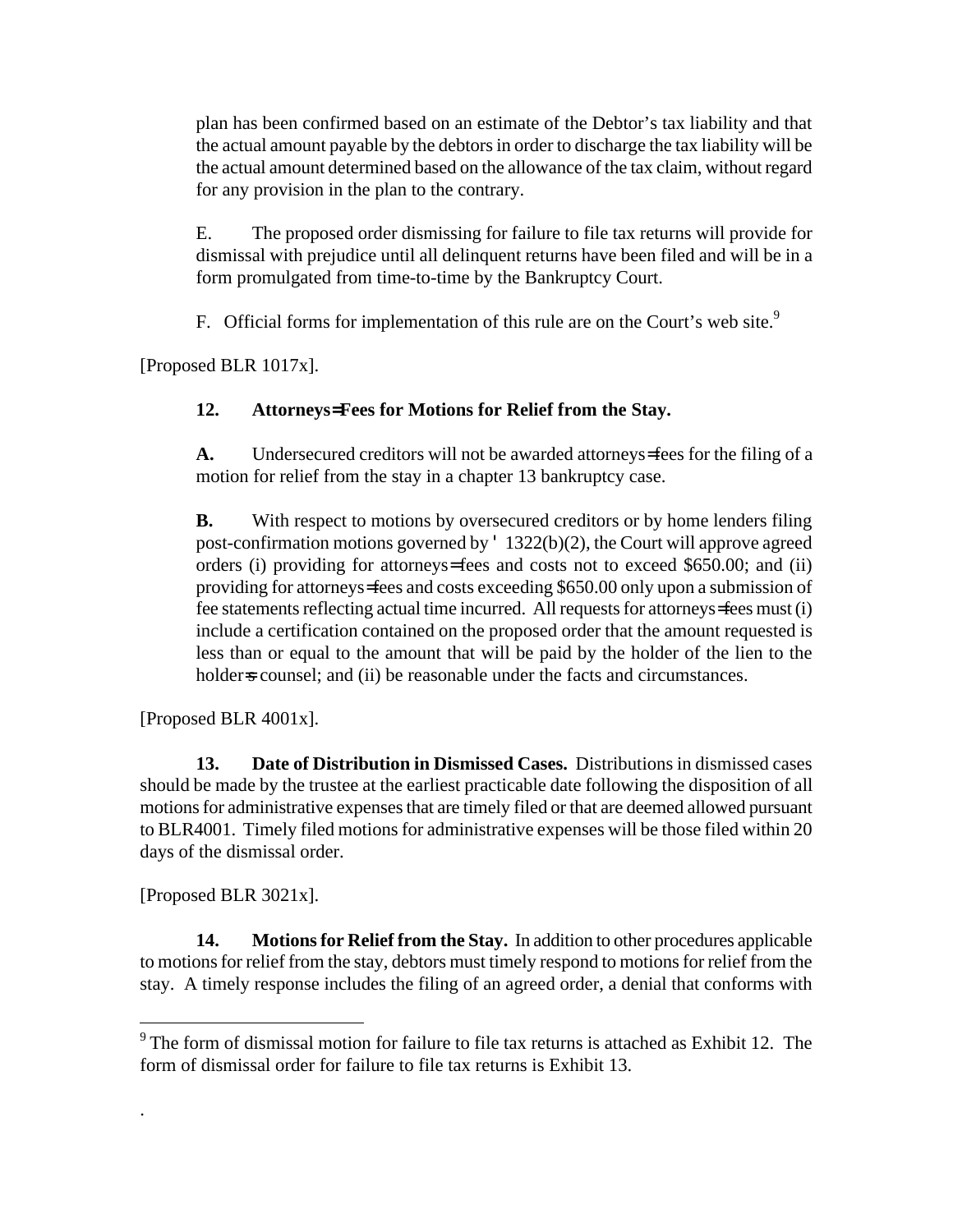FED. R. BANKR. P. Rule 7008, a statement of non-opposition, or another accurate statement reflecting the current status of the motion. If no timely response is filed, the Court may grant the motion for relief from the stay with or without a hearing, at its discretion.

[Proposed BLR 4001x].

**15. Initial Order.** The Bankruptcy Courts will utilize two uniform initial orders that are consistent with this report. The first order sets forth fundamental debtor responsibilities. These include the responsibility to make payments, attend the ' 341 meeting and other similar requirements. The second order sets forth procedural requirements.10

[Not a proposed rule.]

**16. Debtors= Attorneys= fees.** Debtors= attorneys may seek attorneys= fees on a fixed fee basis or a lodestar basis.

A. Fixed fee agreements must (i) be filed within 15 days of the petition date; and (ii) be in the form promulgated from time-to-time by the Bankruptcy Court.

B. Lodestar applications must include (i) a cover sheet in the form promulgated from time-to-time by the Bankruptcy Court; (ii) attached, detailed, contemporaneous time records; (iii) a statement setting forth the basis of the retention (i.e., whether the retention was on a fixed or hourly fee basis and any other pertinent details); and (iv) a narrative description setting forth any unique, unusual or time consuming issues particular to the chapter 13 case. A copy of the lodestar fee application, with required attachments, must be sent to the Court's case manager.

C. Official forms for implementation of this rule are on the Court's web site.<sup>11</sup>

[Proposed BLR 2016x].

 $\overline{a}$ 

**17. Budget Analysis for Certain Debtors.** The following debtors must file a copy of a budget analysis in the form contained on the Court's website. A copy of the budget analysis must be provided by the debtor at the § 341 meeting of creditors, and must be filed with the Court not later than 3 business days following the conclusion of the § 341 meeting:

- A. Chapter 7 debtors whose cases are filed after October 16, 2005; and
- B. Chapter 13 debtors whose cases are filed after October 16, 2005 and whose "current income" (as defined in the Bankruptcy Code) exceeds the median

<sup>&</sup>lt;sup>10</sup> The forms of orders are attached as Exhibits 14 and 15.

 $11$  The form of order is from General Order 2004-5.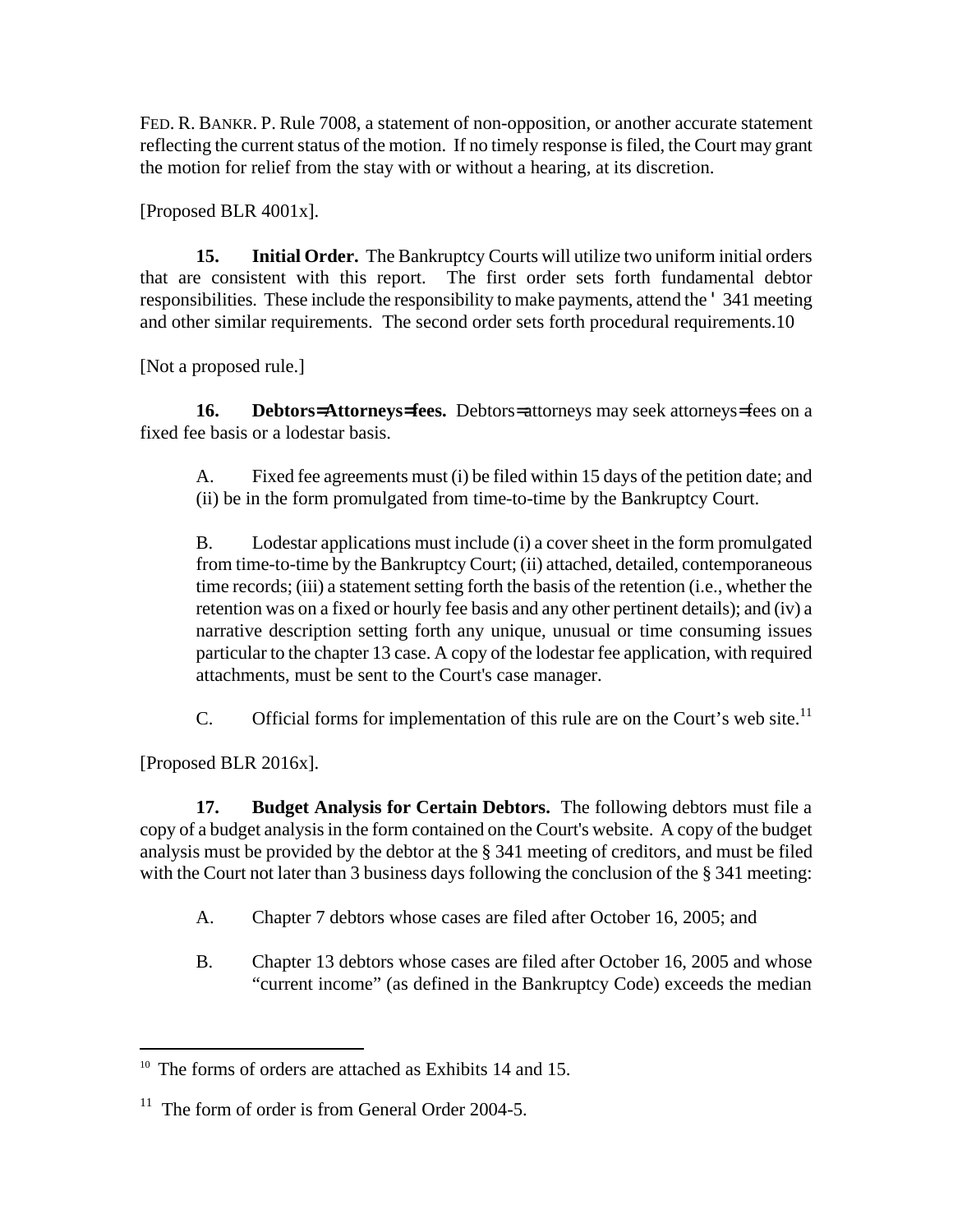family income for Texas for the Debtor(s)' family size as determined in accordance with § 1325(b)(3) of the Bankruptcy Code.

[Proposed BLR 1007(d)].

Adopted by the Court on \_\_\_\_\_\_\_\_\_\_\_\_\_\_, 2005.

Karen K. Brown Chief Judge

\_\_\_\_\_\_\_\_\_\_\_\_\_\_\_\_\_\_\_\_\_\_\_\_\_\_\_\_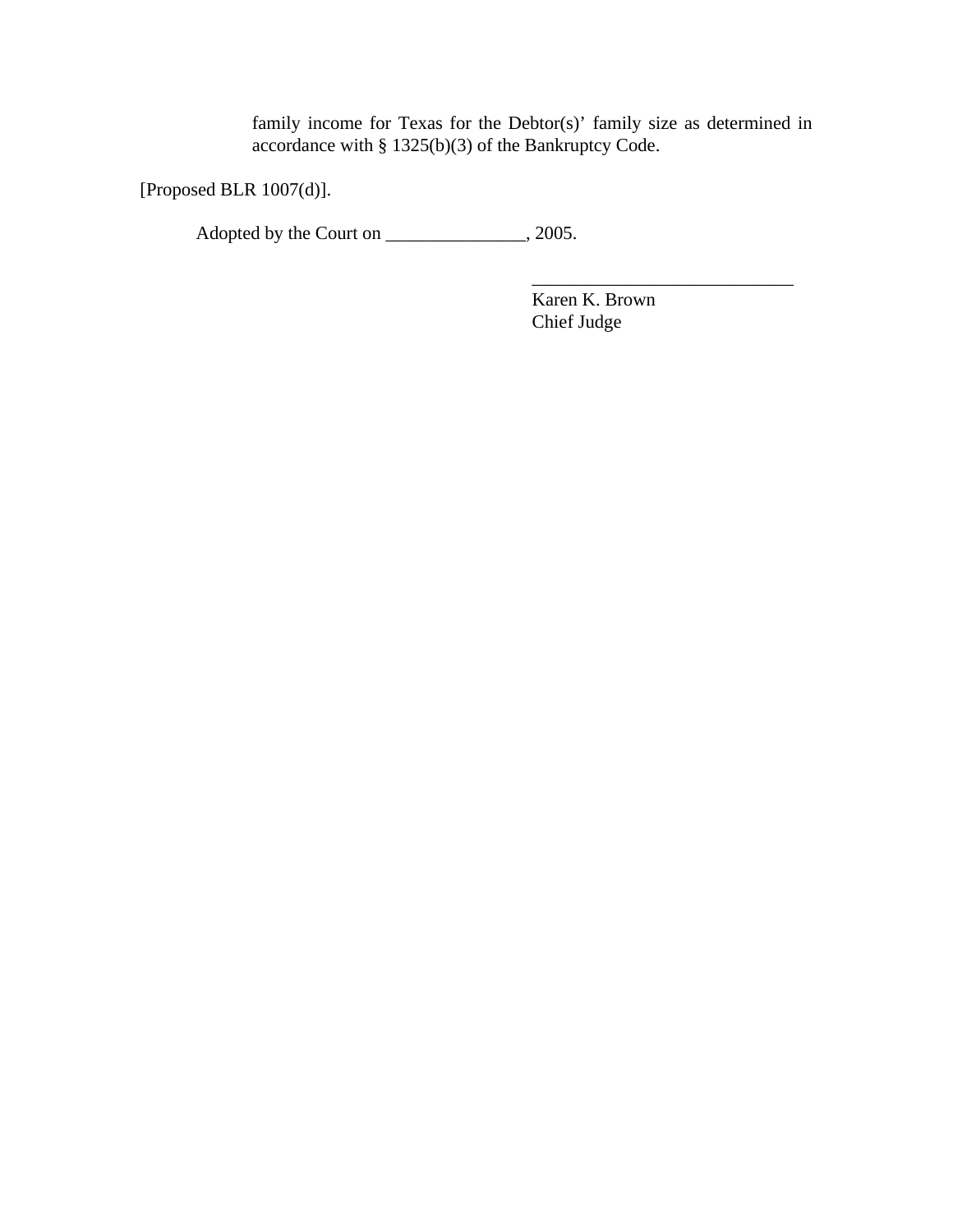## **EXHIBIT 1 INITIAL NOTICE BY CLERK (PAGE ONE ONLY)**

## **IN THE UNITED STATES** BANKRUPTCY **COURT FOR THE SOUTHERN DISTRICT OF TEXAS**

Notice of Chapter 13 Bankruptcy Case, Meeting of Creditors, Deadlines, Confirmation Hearing And Hearing On Valuation Of Collateral

The debtor(s) listed below filed a chapter 13 bankruptcy case on  $\overline{\phantom{a}}$ 

Deadline to object to exemptions:  $|\text{Date}|$ 

You may be a creditor of the debtor. **This notice lists important deadlines.** You may want to consult an attorney to protect your rights.

All documents filed in the case may be inspected at the bankruptcy clerk's office at the address listed below. NOTE: The staff of the bankruptcy clerk's office cannot give legal advice.

## **See Reverse Side for Important Explanations**

| Debtor(s) name and address:                                  | Case Number:                                                                     |  |  |  |
|--------------------------------------------------------------|----------------------------------------------------------------------------------|--|--|--|
|                                                              | Last four digits of Social Security No:                                          |  |  |  |
| All Other Names Used by the Debtor in the                    | Bankruptcy trustee (name and address):                                           |  |  |  |
| last 6 years (including married, maiden and<br>trade names): |                                                                                  |  |  |  |
|                                                              |                                                                                  |  |  |  |
|                                                              |                                                                                  |  |  |  |
|                                                              | Telephone number:                                                                |  |  |  |
| Attorney for Debtor (name and address):                      |                                                                                  |  |  |  |
|                                                              |                                                                                  |  |  |  |
| Telephone number:                                            |                                                                                  |  |  |  |
|                                                              |                                                                                  |  |  |  |
| SCHEDULE HEARINGS, MEETINGS AND DEADLINES.                   |                                                                                  |  |  |  |
|                                                              | The following hearings, meetings and deadlines are set on the dates shown below. |  |  |  |
| The § 341 meeting of creditors will be held                  | Location:                                                                        |  |  |  |
|                                                              | Date:                                                                            |  |  |  |
|                                                              | Time:                                                                            |  |  |  |
| The Debtor must file a plan. If the plan was                 | Location:                                                                        |  |  |  |
| filed with the petition, a summary is attached.              | Date:                                                                            |  |  |  |
| The Debtor's plan may also be a motion                       | Time:                                                                            |  |  |  |
| seeking to value secured claims. The hearing                 | The deadline to object to confirmation or the                                    |  |  |  |
| on confirmation of the plan and the initial                  | valuation motion is five days before the hearing.                                |  |  |  |
| hearing on valuation of secured claims will be               | Objections must be filed in writing.                                             |  |  |  |
| held:                                                        |                                                                                  |  |  |  |
| Deadline to file proofs of claim:                            | For all creditors other than governmental units:                                 |  |  |  |
|                                                              | For governmental units:                                                          |  |  |  |

## **Creditors May Not Take Certain Actions**

The filing of the bankruptcy case automatically stays certain collection and other actions against the debtor, debtor's property, and certain codebtors. If you attempt to collect a debt or take other action in violation of the Bankruptcy Code, you may be penalized.

| Address of the Bankruptcy Clerk's Office: | For the Court:                       |  |  |
|-------------------------------------------|--------------------------------------|--|--|
| Telephone number:                         | <b>Clerk of the Bankruptcy Court</b> |  |  |
| Hours Open:                               | Date                                 |  |  |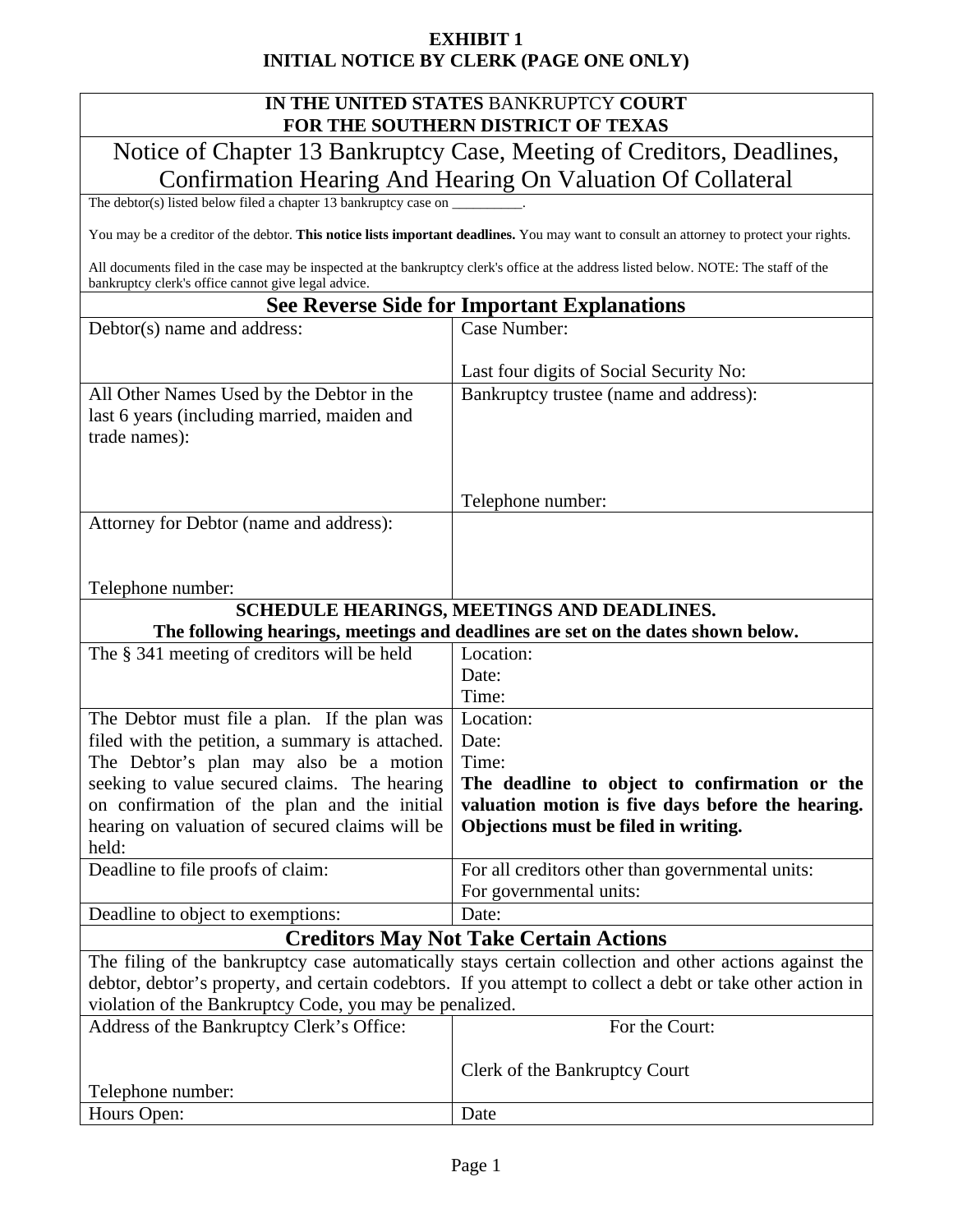## **EXHIBIT 2 CONFIRMATION NOTICE**

## **NOTICE OF HEARING REGARDING (1) CONFIRMATION OF PROPOSED CHAPTER 13 PLAN, (2) VALUATION OF COLLATERAL; (3) DISMISSAL OF CHAPTER 13 BANKRUPTCY CASE, (4) CONVERSION OF CHAPTER 13 CASE, AND (4) ENTRY OF OTHER ORDERS CONCERNING ADMINISTRATION OF CASE**

The United States Bankruptcy Court will conduct a hearing on whether (1) to confirm the debtor(s)' proposed bankruptcy plan, (2) dismiss this case, (3) convert this case to a case under chapter 7, and/or (4) to enter other orders concerning the administration of this case. The Court will also consider valuation of security pursuant to FED. R. BANKR. P. 3012. The hearing will take place at \_\_\_\_\_\_\_\_\_\_ on \_\_\_\_\_\_\_\_\_\_\_\_\_\_\_\_\_\_\_\_ in Courtroom \_\_\_\_\_\_ at the United States Courthouse, \_\_\_\_\_\_\_\_\_\_\_\_\_\_\_\_\_\_\_\_\_\_\_\_\_\_\_\_\_\_.

Attached to this notice is a copy of the statistical cover sheet submitted by the debtor(s) with their proposed plan. This cover sheet serves as a summary of the plan. A complete copy of the proposed plan is available from clerk of the Court or the chapter 13 trustee. The Court may consider the current plan or a modified plan at the confirmation hearing.

If you object to confirmation of the plan, you must file your objection at least five days before the confirmation hearing and serve a copy of the objection on the debtor, the debtor(s)' counsel, the chapter 13 trustee, and parties requesting notice.

If the plan is not confirmed, the Court may consider whether to dismiss this chapter 13 case due to unreasonable delay that is prejudicial to creditors. The Court may also consider whether the case should be converted to a case under chapter 7 of the Bankruptcy Code.

The Court may also consider whether to enter other orders that are appropriate for administration of this case.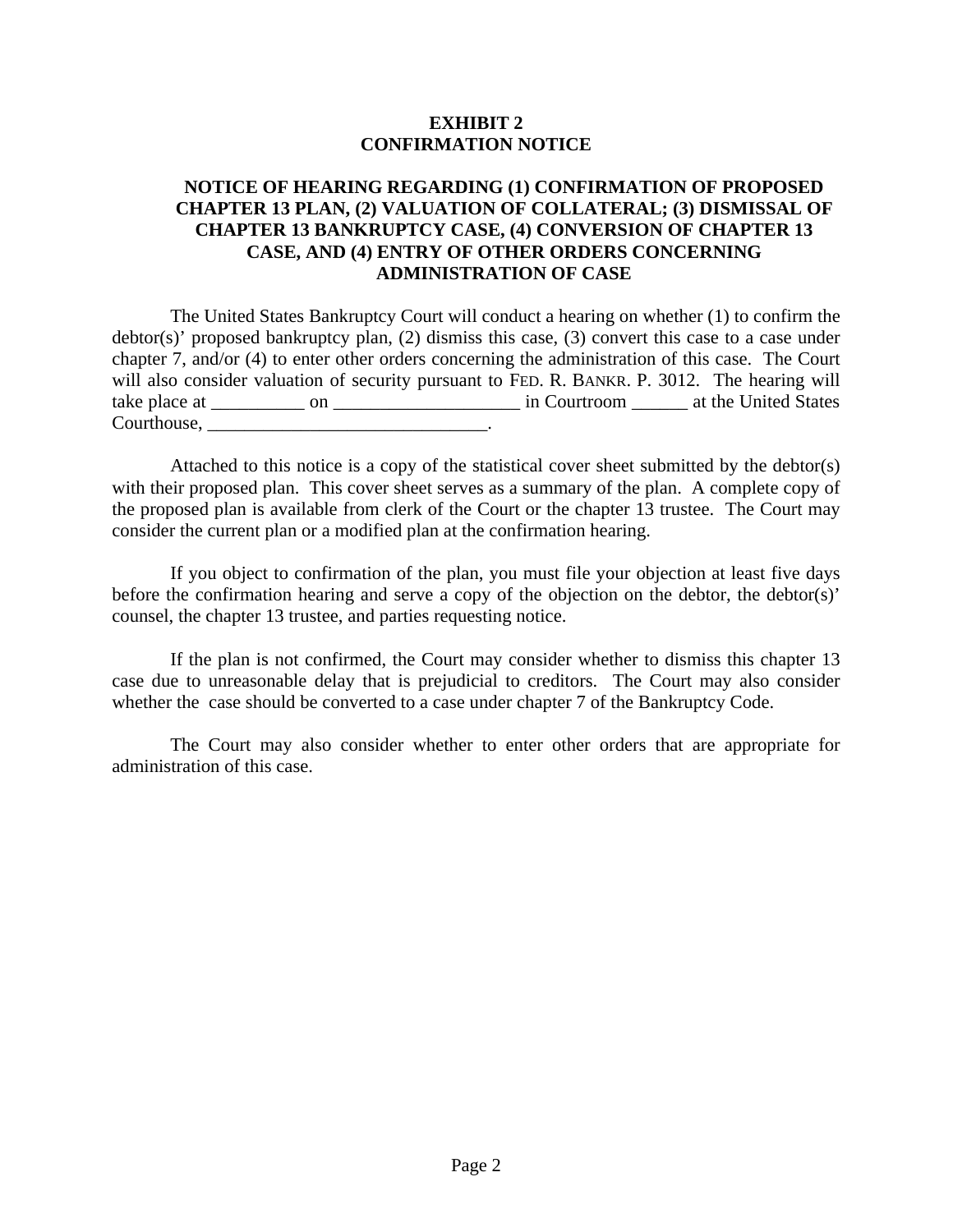## EXHIBIT 3 WAGE ORDER

## ORDER TO EMPLOYER TO PAY CHAPTER 13 TRUSTEE

#### ORDERED:

1. [Name of Employer and mailing address] is ordered to pay \$\_\_\_\_\_\_\_\_ each pay period out of the income of [name of debtor] to the chapter 13 trustee. Payment shall be made to:

## [Trustee's name and address]

2. These wage deductions shall continue until further order of this Court.

3. The chapter 13 trustee and the debtors shall each submit a copy of this order to the employer.

ReservedForJudgeSignature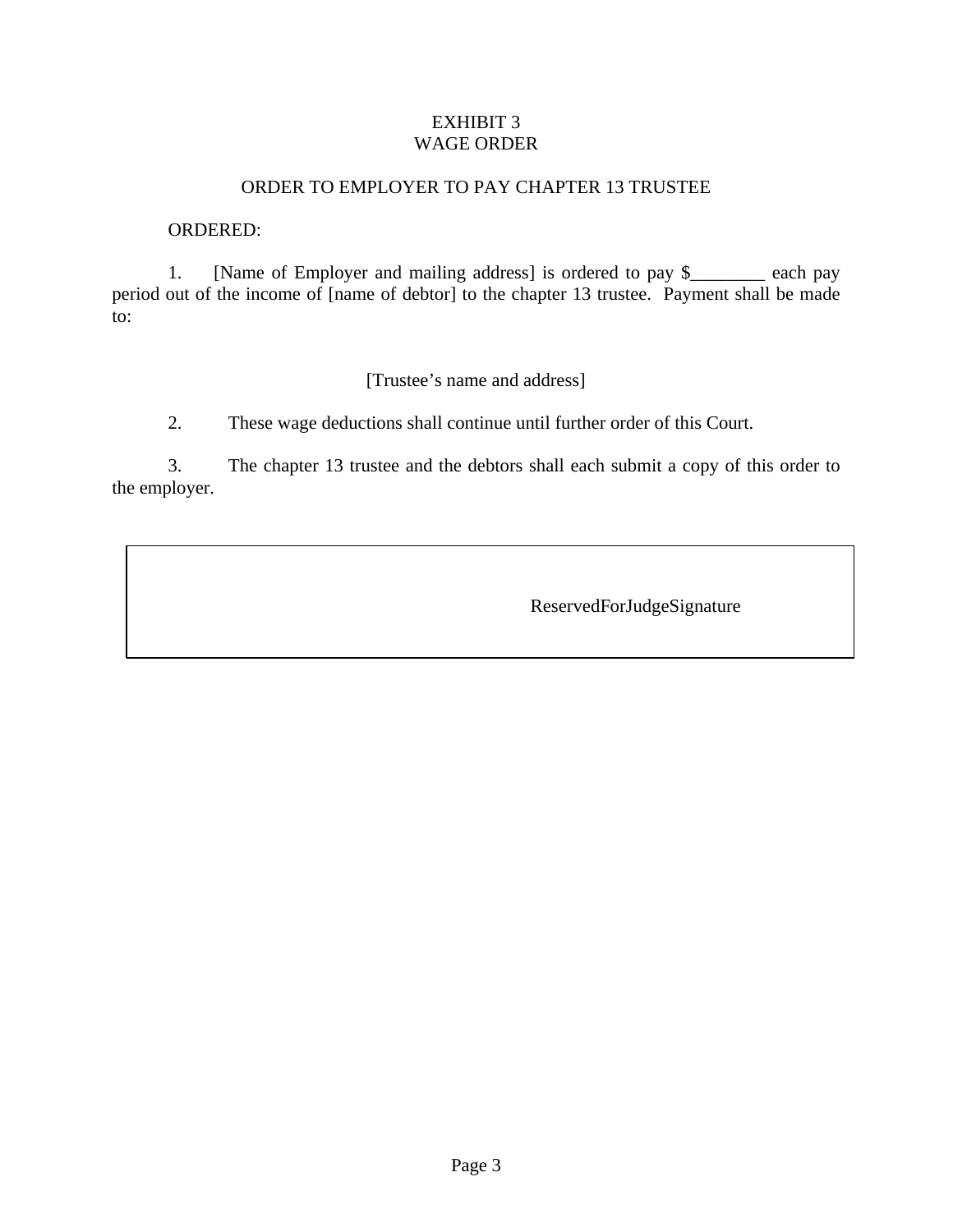## EXHIBIT 4 ORDER FOR ELECTRONIC FUNDS TRANSFER

#### ORDERED:

1. The Debtor(s) are ordered to pay \$\_\_\_\_\_\_\_\_ on the first and fifteenth day or each month to the chapter 13 trustee. Payment shall be made to:

[Trustee's name and address]

2. Within 10 days of entry of this Order, the Debtor(s) shall authorize the chapter 13 trustee to automatically draft the Debtor(s)' bank account for all future payments due to the trustee.

3. The Debtor may not terminate the automatic drafting except as further ordered by the Court.

ReservedForJudgeSignature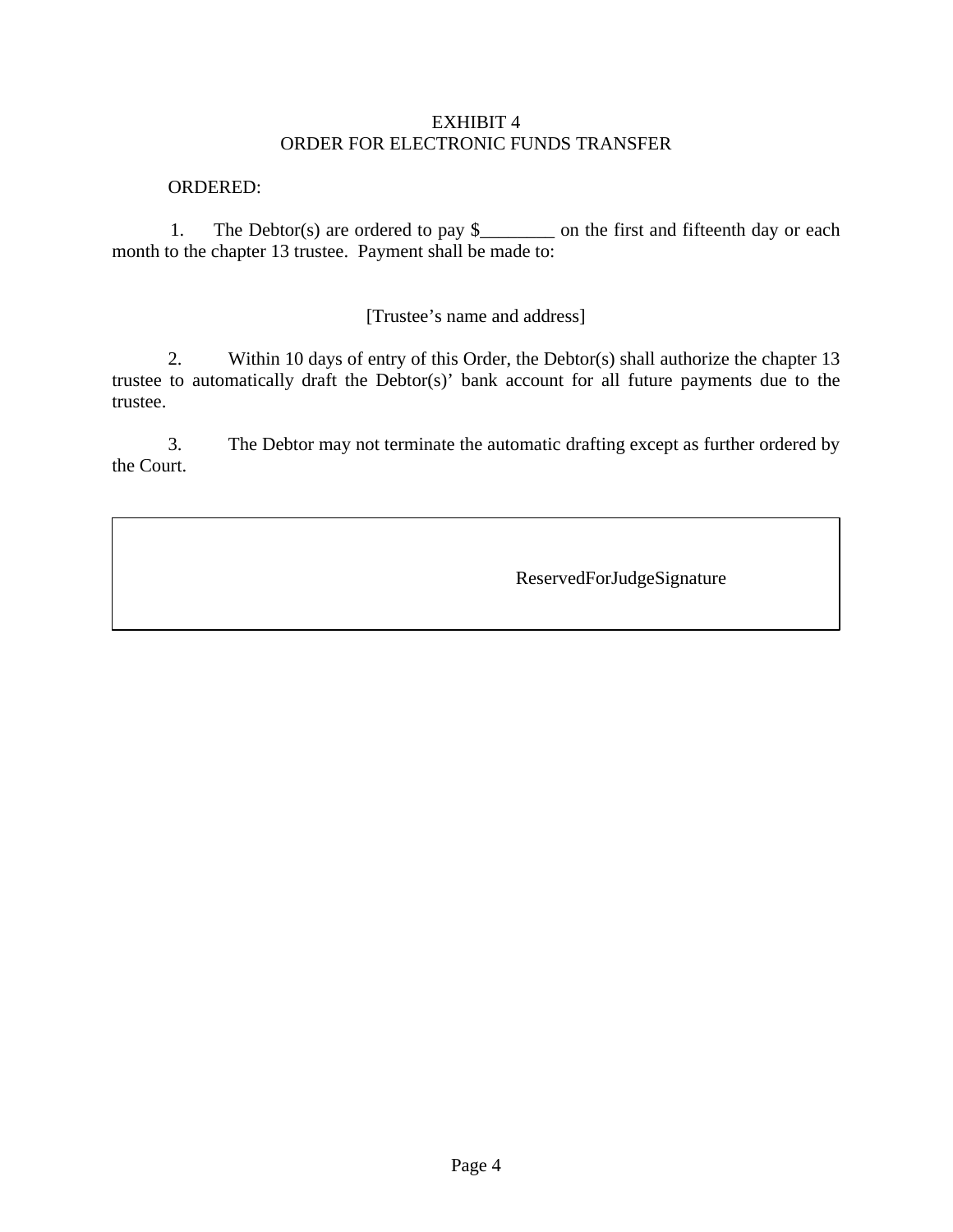## Exhibit 5 Adequate Protection and § 363 Order

## **ORDER AUTHORIZING USE OF VEHICLES PURSUANT TO § 363 AND PROVDING AEQUATE PROTECTION TO LIEN HOLDERS**

#### ORDERED:

- 1. The debtor(s) are authorized to use their vehicle(s) pursuant to  $\S$  363 of the Bankruptcy Code, conditioned on the following:
	- a. The debtors must maintain insurance on the vehicle(s) in the amounts and with the coverages pertaining to the vehicle itself required by the contract with any holder of a pre-petition lien on the vehicle(s).
	- b. Proof of insurance must be provided within 5 days of receipt of written request by the holder of a vehicle lien.
	- c. The debtors must timely make all required payments to the chapter 13 trustee.
	- d. Not later than the initial date set for the § 341 meeting of creditors, enter into a wage order or an EFT Order in the form approved by the Court.
- 2. As additional adequate protection for the interest of the lien holder(s), the lien holder(s) are granted a claim pursuant to  $\S$  503(b)(1). This lien is intended to be of the type described in § 507(b) of the Bankruptcy Code. The amount of the claim is equal to 1.5% of the value of the vehicle as of the petition date. The adequate protection payments shall be calculated by the chapter 13 trustee based on the average of the NADA retail and wholesale values, unless the Court orders otherwise.
- 3. The debtor or any other party in interest may object to this order within 10 days of its entry. If a timely objection is filed, an evidentiary hearing will be conducted at the next chapter 13 panel. The objecting party is ordered to provide notice of the hearing date, attend the hearing and present evidence in support of the objection.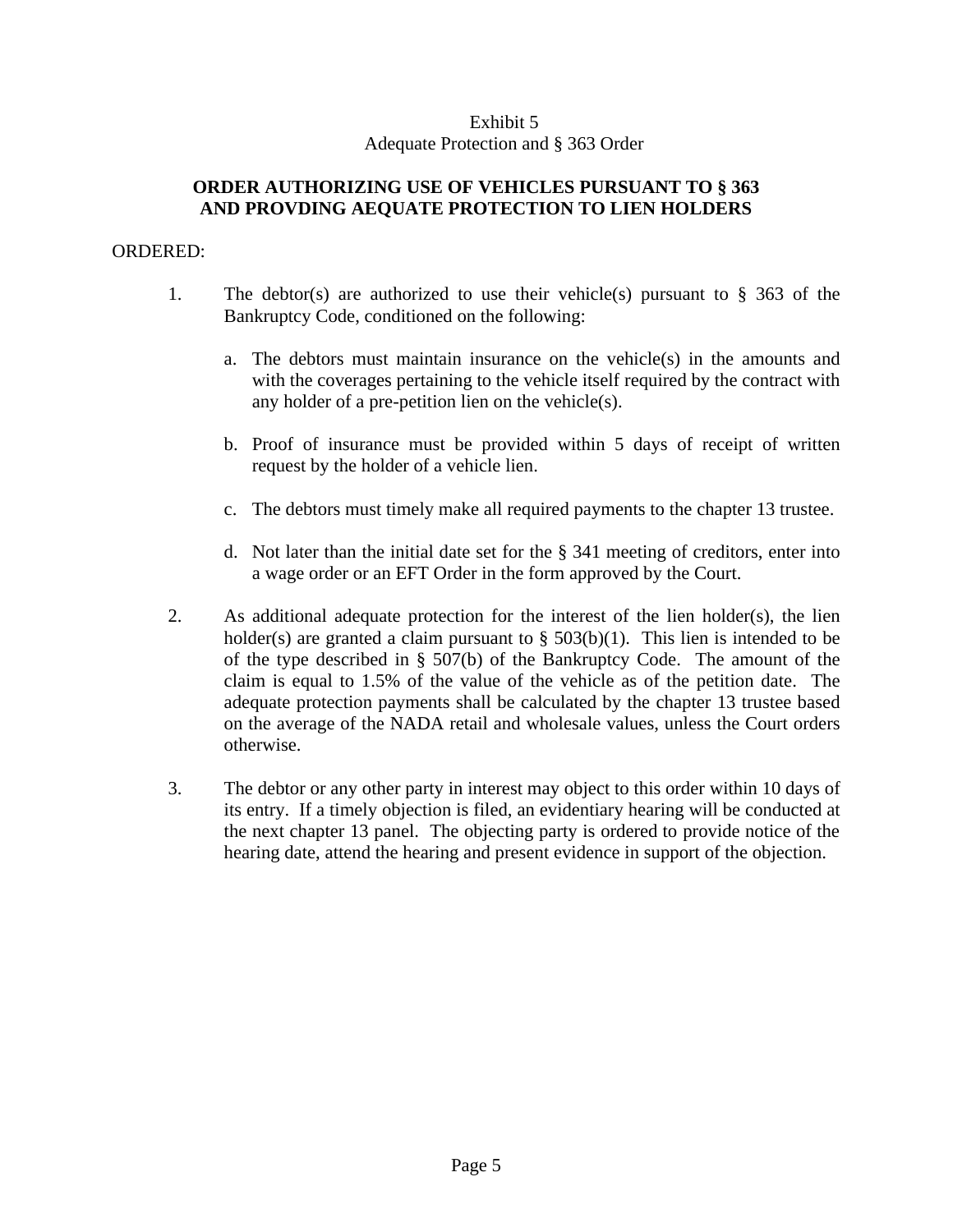# Exhibit 6 **Uniform Plan and Motion for Valuation of Collateral**

CHAPTER 13 PLAN Date of Plan: \_\_\_\_\_\_\_\_\_\_\_\_\_\_\_\_\_\_\_

The debtors propose the following plan pursuant to §  $1321<sup>1</sup>$ .

In conjunction with the plan, the Debtor moves for the valuation of secured claims in the amount set forth in paragraph 5. **The debtor(s) propose to pay the holder of the Secured Claim only the amounts set forth in the debtor(s)' Plan. The Court will conduct a scheduling conference on this contested matter on the date set for the hearing on confirmation of the debtor(s)' plan. You must file a response to this objection, in writing, not less than 5 days (including weekends and holidays) before the hearing on confirmation of the plan or the valuation set forth in the plan may be adopted by the Court. If no response is filed, the Debtor's sworn declaration at the conclusion of this plan may be submitted as summary evidence at the hearing (pursuant to Rule 7056) and 28 U.S.C. § 1746.** If no timely answer is filed, the Court may conduct a final hearing on the objection at the hearing on confirmation of the plan.

1. **Payments.** The debtors hereby submit all or such portion of their future earnings or other future income to the supervision and control of the chapter 13 Trustee ("Trustee") as is necessary for the execution of the plan. The submission of income shall be accomplished by making monthly payments to the Trustee in amounts equal to all of the projected disposable income of the debtor, as defined in § 1325(b). Schedules I and J of the debtor's schedules contain the debtor's good faith estimate of the current amount of available projected disposable income for purposes of this requirement. Significant changes in the debtor's financial condition during the first three years of the plan may provide cause for the Trustee or any unsecured creditor to seek a modification of the plan pursuant to § 1329. The amount, frequency, and duration of the payments, is as follows:

| <b>Beginning Month</b> | <b>Ending Month</b> | <b>Amount of</b><br><b>Monthly</b><br><b>Payment</b> | <b>Total</b> |
|------------------------|---------------------|------------------------------------------------------|--------------|
|                        |                     |                                                      |              |
|                        |                     |                                                      |              |
|                        |                     |                                                      |              |
|                        |                     |                                                      |              |
|                        |                     | <b>Grand Total</b>                                   |              |

The first monthly payment is due not later than 30 days after the date this Plan was filed.

 1 All § references are to the Bankruptcy Code.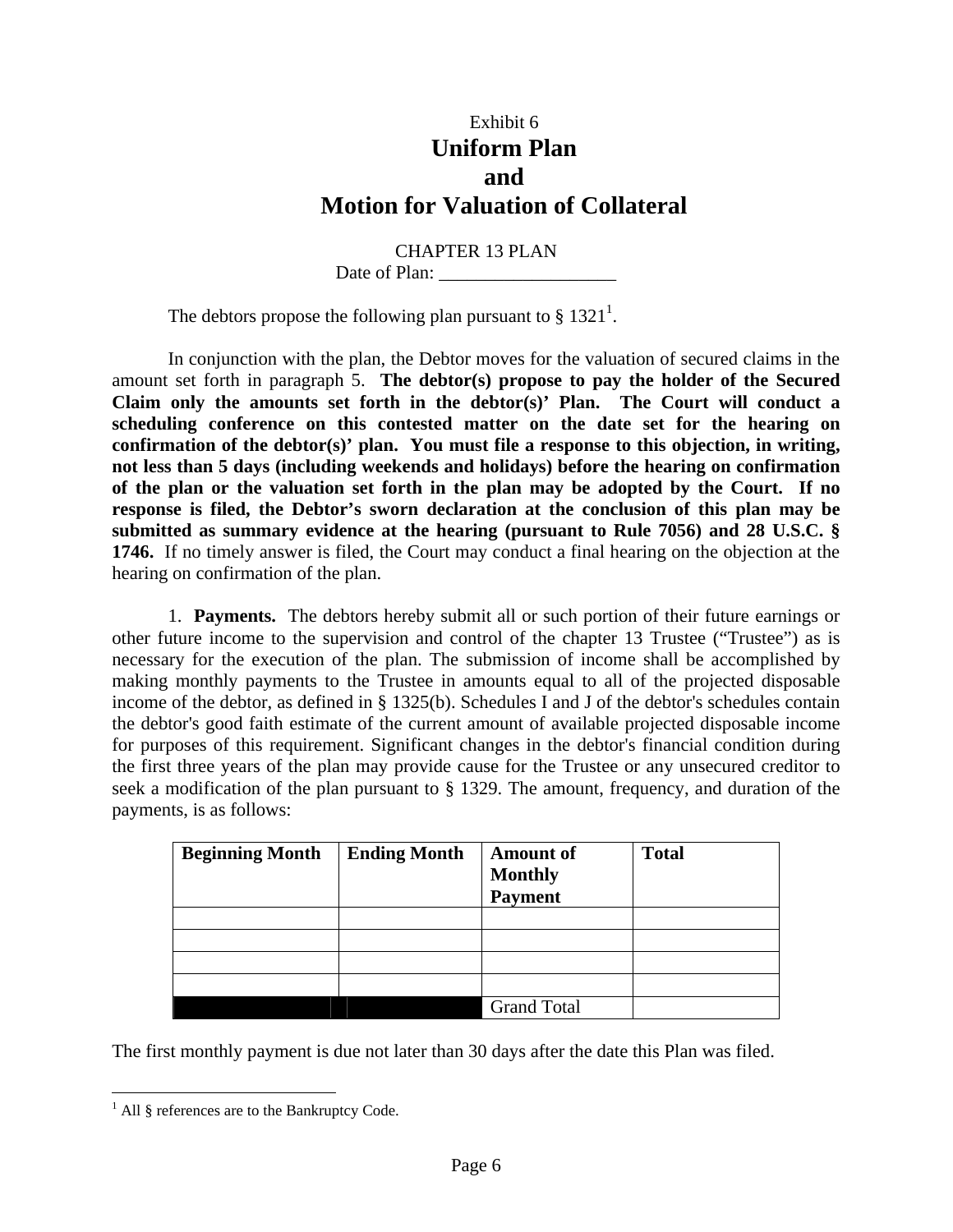2. **Priority Claims**. From the payments made by the debtor to the Trustee, the Trustee shall pay in full, all claims entitled to priority under § 507. Payments shall be made in the order of priority set forth in § 507(a) and § 507(b). Payments of equal priority shall be made *pro rata* to holders of such claims. Priority claims arising under § 503(b)(2) shall be paid only after entry of an order by the Bankruptcy Court approving payment of the claim. If this case is dismissed, no priority claim arising under § 503(b)(2) shall be allowed unless an application for allowance is filed on or before 20 days after entry of the order of dismissal.

| <b>Name of Holder</b><br>of Priority<br><b>Claim</b> | <b>Amount of</b><br><b>Priority</b><br><b>Claim</b> | Interest  <br>Rate<br><b>Under</b><br><b>Plan</b> | <b>Amount</b><br><b>of</b><br><b>Estimated</b><br><b>Periodic</b><br><b>Payment</b> | <b>First</b><br><b>Payment</b><br>of this<br><b>Amount</b><br>in<br>Month $#$ | Last<br><b>Payment</b><br>of this<br><b>Amount</b><br>in<br>Month $#$ |
|------------------------------------------------------|-----------------------------------------------------|---------------------------------------------------|-------------------------------------------------------------------------------------|-------------------------------------------------------------------------------|-----------------------------------------------------------------------|
|                                                      |                                                     |                                                   |                                                                                     |                                                                               |                                                                       |
|                                                      |                                                     |                                                   |                                                                                     |                                                                               |                                                                       |

**3. Secured Claims for which Collateral is to be Abandoned.** The debtor abandons the following collateral:

| <b>Name of Creditor</b> | <b>Description of Collateral</b> |
|-------------------------|----------------------------------|
|                         |                                  |
|                         |                                  |

4. **Secured Claim For Claim Secured Only by a Security Interest in Real Property That is the Debtor(s)' Principal Residence (Property to be Retained) or Other § 1322(b)(5) Claim**. The following table sets forth the treatment of each class of secured creditors holding a claim secured only by a security interest in real property that is the debtor(s)' principal residence or other claim treated under § 1322(b)(5). The amount listed as the "principal amount of claim for arrearage" is the amount proposed by the debtor(s) in this Plan. If the actual allowed claim is in a different amount, the amount paid pursuant to this Plan shall be the amount due on the actual amount of the allowed claim without the need of an amended plan. The amount listed as "amount of estimated periodic payment" will be adjusted to reflect the actual amount of the allowed claim.

| Name of Holder   Principal<br>of Secured<br><b>Claim</b> | <b>Amount of</b><br><b>Claim</b> for<br><b>Arrearage</b> | <b>Interest</b><br>Rate<br><b>Under</b><br><b>Plan</b> | <b>Security for</b><br><b>Claim</b> | Amount<br>of<br><b>Estimated</b><br>Periodic | <b>First</b><br><b>Payment</b><br>of this<br>Amount | Last<br><b>Payment</b><br>of this<br><b>Amount</b> |
|----------------------------------------------------------|----------------------------------------------------------|--------------------------------------------------------|-------------------------------------|----------------------------------------------|-----------------------------------------------------|----------------------------------------------------|
|                                                          |                                                          |                                                        |                                     | <b>Payment</b>                               | in<br>Month #                                       | $\mathbf{m}$<br>Month $#$                          |
|                                                          |                                                          |                                                        |                                     |                                              |                                                     |                                                    |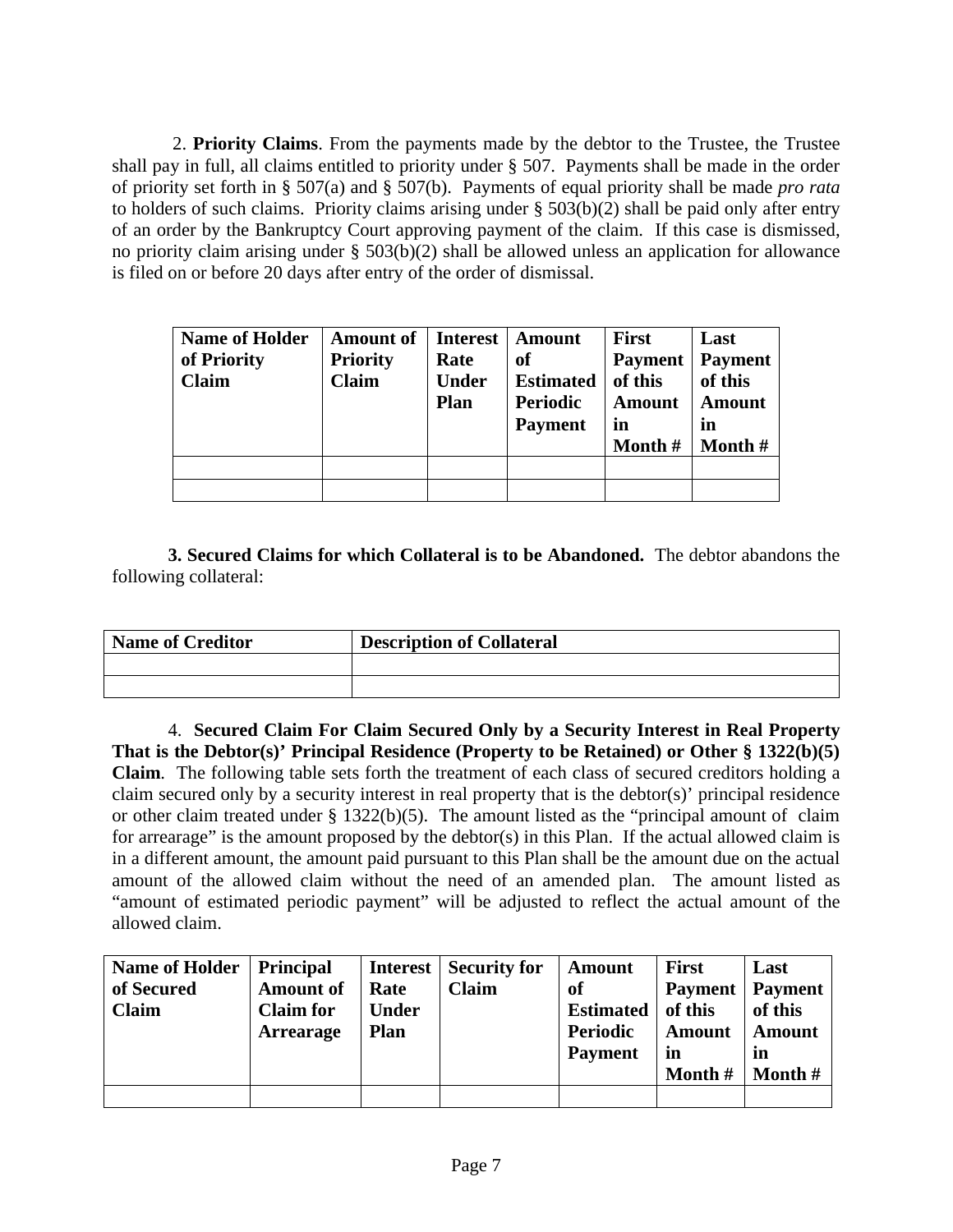| <b>Name of Holder</b><br>of Secured<br><b>Claim</b> | <b>Principal</b><br><b>Amount of</b><br><b>Claim for</b><br><b>Arrearage</b> | <b>Interest</b><br>Rate<br><b>Under</b><br><b>Plan</b> | <b>Security for</b><br><b>Claim</b> | Amount<br>of<br><b>Estimated</b><br>Periodic<br><b>Payment</b> | <b>First</b><br><b>Payment</b><br>of this<br><b>Amount</b><br>in<br>Month $#$ | Last<br><b>Payment</b><br>of this<br><b>Amount</b><br><i>in</i><br>Month $#$ |
|-----------------------------------------------------|------------------------------------------------------------------------------|--------------------------------------------------------|-------------------------------------|----------------------------------------------------------------|-------------------------------------------------------------------------------|------------------------------------------------------------------------------|
|                                                     |                                                                              |                                                        |                                     |                                                                |                                                                               |                                                                              |

Payment of the arrearage amounts shall constitute a cure of all defaults (existing as of the petition date) of the debtor(s)' obligations to the holder of the secured claim.

The Secured Claims held by secured creditors holding a claim secured only by a security interest in real property that is the debtor(s)' residence (other than the arrearage claims set forth in the above table) and other claims treated under § 1322(b)(5) will be paid in accordance with the prepetition contract held by the holder of the secured claim. The first such payment is due on the first payment due date under the promissory note (after the date this bankruptcy case was filed). During the term of the plan, these payments will be made through the chapter 13 trustee in accordance with procedures adopted from time to time by the chapter 13 trustee and approved by the Court. Each holder of a claim that is paid pursuant to this paragraph must elect to either (i) apply the payments received by it to the next payment due without penalty under the terms of the holder's pre-petition note; or (ii) waive all late charges that accrue after the order for relief in this case. Any holder that fails to file an affirmative election within 30 days of entry of the order confirming this plan has waived all late charges that accrue after the order for relief in this case. Notwithstanding the foregoing, the holder may impose any late charge that accrues following an event of default of a payment due under paragraph 1 of this Plan.

The automatic stay is modified to allow holders of secured claims to send only monthly statements (but not demand letters) to the Debtor(s).

5. **All Other Secured Claims (Property to be Retained)**. Each secured claimant is hereby designated to be in a class by itself. Subject to disposition of a timely filed motion to avoid a lien under § 522, or a complaint to determine the validity of a lien filed under FED. R. BANKR. P. 7001, each secured creditor shall retain the lien securing its claim. The lien shall be enforceable to secure payment of the claim the lien secures, as that claim may be modified by the plan. The holder of a claim secured by a valid lien may enforce its lien only pursuant to § 362.

The secured claims held by the following secured creditors will be paid in accordance with the pre-petition contracts between the debtor(s) and the holder of the secured claim:

| <b>Name of Holder</b> | <b>Collateral for</b><br>$\alpha$ laim | <b>Total Claim</b> | <b>Collateral</b><br><b>Value</b> | <b>Contract</b><br><b>Interest Rate</b> |  |
|-----------------------|----------------------------------------|--------------------|-----------------------------------|-----------------------------------------|--|
|                       |                                        |                    |                                   |                                         |  |
|                       |                                        |                    |                                   |                                         |  |

The following table sets forth the treatment of each class of secured creditors whose claims are modified by the Plan. The amount of secured claim to be paid under this plan is the lesser of the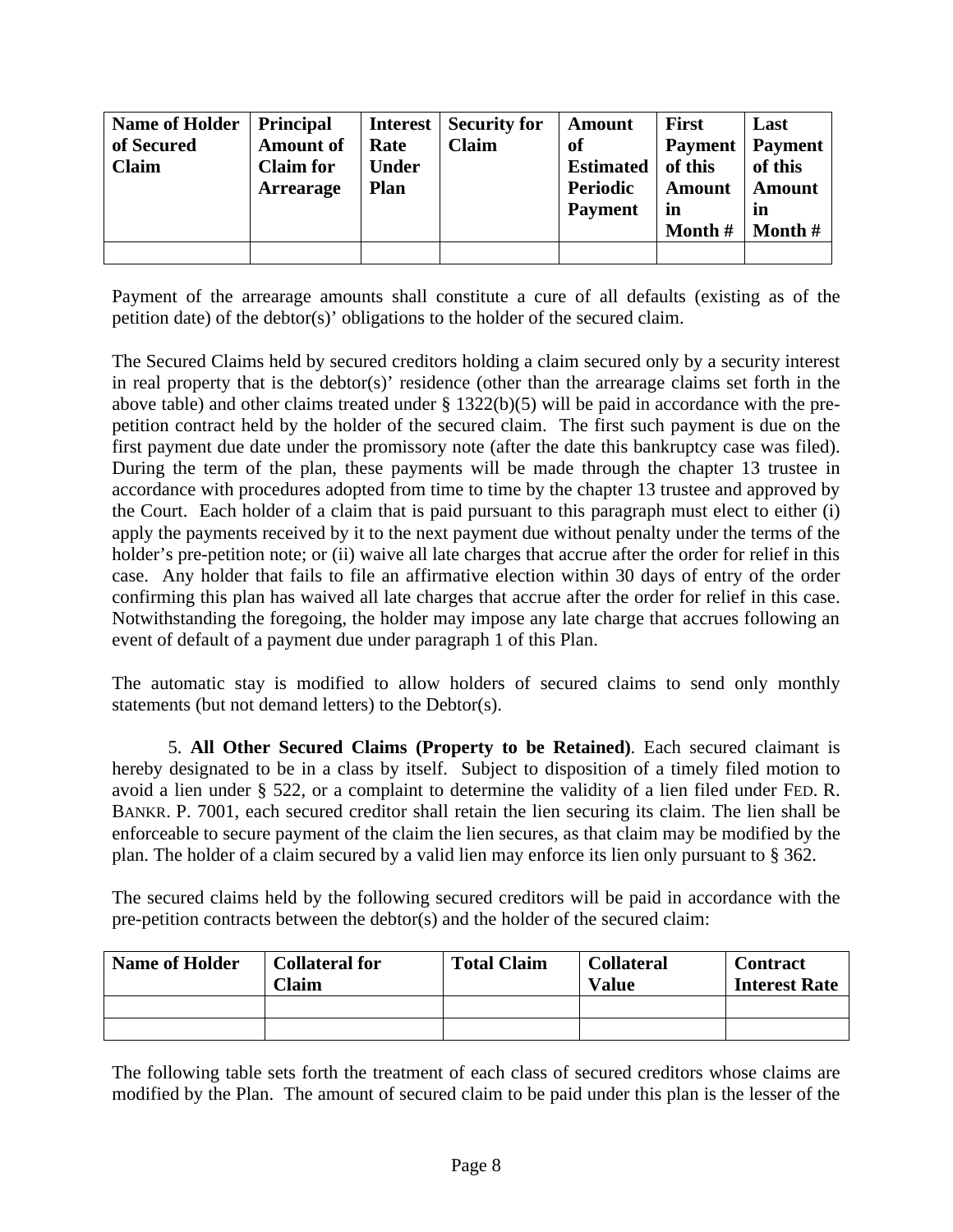amount listed below as the Collateral Value and the allowed amount of the holder's claim. If the Court allows a different amount than is shown below, the Plan shall be deemed amended without the requirement of the filing of an amended plan. The amount listed as "estimated periodic payment" will be adjusted to reflect the actual amount of the allowed claim.

| Name of Holder of<br><b>Secured Claim</b> | <b>Security</b><br>Claim | for | Principal<br>of<br><b>Amount</b><br>Claim<br>(without<br>regard<br>to<br><b>Value</b><br>of<br>Collateral) | <b>Collateral</b><br><b>Value</b> | Int.<br>Rate<br>per<br>Plan | Est.<br>Amount<br>Periodic<br>Pmt. | First<br>Pmt.<br>of this<br>Amt.<br>in<br>$Mth$ .# | Last<br>Pmt.<br>of this<br>Amt.<br>in<br>$Mth$ .# |
|-------------------------------------------|--------------------------|-----|------------------------------------------------------------------------------------------------------------|-----------------------------------|-----------------------------|------------------------------------|----------------------------------------------------|---------------------------------------------------|
|                                           |                          |     |                                                                                                            |                                   |                             |                                    |                                                    |                                                   |
|                                           |                          |     |                                                                                                            |                                   |                             |                                    |                                                    |                                                   |
|                                           |                          |     |                                                                                                            |                                   |                             |                                    |                                                    |                                                   |
|                                           |                          |     |                                                                                                            |                                   |                             |                                    |                                                    |                                                   |
|                                           |                          |     |                                                                                                            |                                   |                             |                                    |                                                    |                                                   |
|                                           |                          |     |                                                                                                            |                                   |                             |                                    |                                                    |                                                   |

Payment of the amounts required in this section constitutes a cure of all defaults (existing as of the date this plan is confirmed) of the debtor(s)' obligations to the holder of the secured claim. If the monthly payment in the proposed in the plan is less than the amount of the adequate protection payment ordered in this case, the actual payment will be the amount of the monthly adequate protection payment.

The automatic stay is modified to allow holders of secured claims to send only monthly statements (but not demand letters) to the Debtor(s).

6. **Specially Classified Unsecured Claims.** The following unsecured claims will be treated as described below:

| <b>Name</b><br><b>Creditor</b> | of Unsecured Treatment |  |
|--------------------------------|------------------------|--|
|                                |                        |  |
|                                |                        |  |
|                                |                        |  |

7. **Unsecured Claims.** Unsecured creditors not entitled to priority shall comprise a single class of creditors, and those whose claims are allowed, shall be paid a pro rata share of the amount remaining after payment of all secured, priority, and specially classified unsecured claims. The debtor estimates that unsecured creditors will receive a \_\_\_\_\_% dividend.

8. **Executory Contracts**. Except as set forth elsewhere in this Plan or in the following sentence, all executory contracts are rejected. The following contracts are assumed: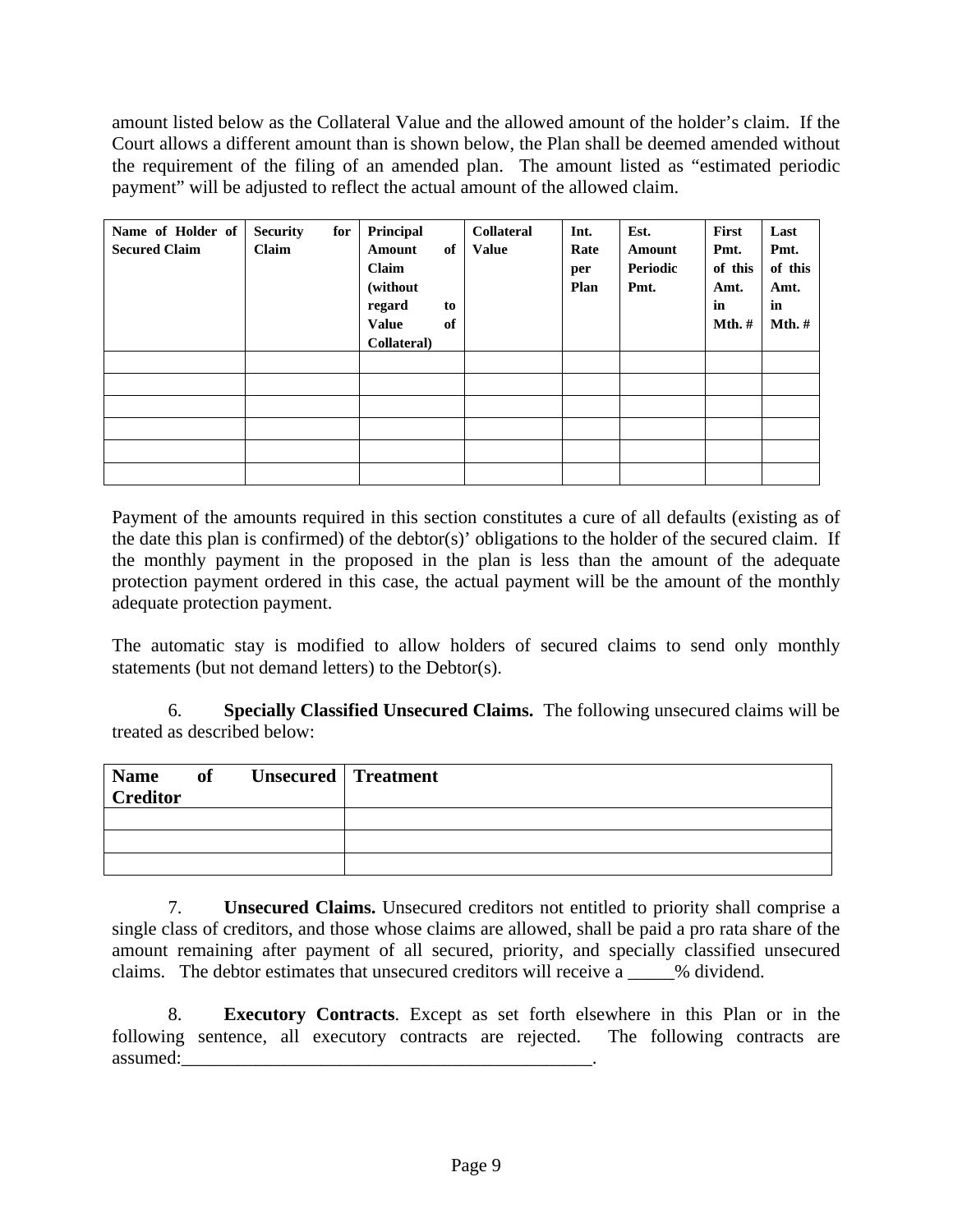**9. Asset Sales and Refinancings.** The Debtor(s) are authorized—without the need for further Court order—to sell or refinance their exempt property in accordance with the following sentence. Any such sale or refinancing shall provide for the full payment, at closing, of all liens on the property that is sold. This provision does not authorize the Debtor(s) (without further Court order) to refinance any loan for an amount that exceeds the amount owed as of the date of the refinancing. If the Debtor(s) request and the Court so determines, an order confirming this authority may be granted by the Court, *ex parte.*

**10. Abandonment of Collateral.** The Debtor may abandon collateral to a secured creditor by filing a motion pursuant to Fed. R. Bankr. P. 4001 for an agreed order providing for abandonment of collateral and termination of the automatic stay. The motion will be submitted on 15 days notice.

**11. Discharge and Vesting of Property.** The debtor(s) will be granted a discharge in accordance with § 1328. Property of the estate shall vest in the debtors upon entry of the discharge order.

## **Debtor's Declaration Pursuant to 28 U.S.C. § 1746**

I declare under penalty of perjury that the foregoing statements of value contained in this document are true and correct.

Dated:

Signature of Debtor

Signature of Debtor

 \_\_\_\_\_\_\_\_\_\_\_\_\_\_\_\_\_\_\_\_\_\_\_\_\_\_\_\_\_\_\_\_\_\_\_\_\_\_\_\_\_\_\_ Name, Address, and Signature of Debtor(s)' Attorney

\_\_\_\_\_\_\_\_\_\_\_\_\_\_\_\_\_\_\_\_\_\_\_\_\_\_\_\_\_\_\_\_\_\_\_\_\_\_\_\_\_\_\_

\_\_\_\_\_\_\_\_\_\_\_\_\_\_\_\_\_\_\_\_\_\_\_\_\_\_\_\_\_\_\_\_\_\_\_\_\_\_\_\_\_\_\_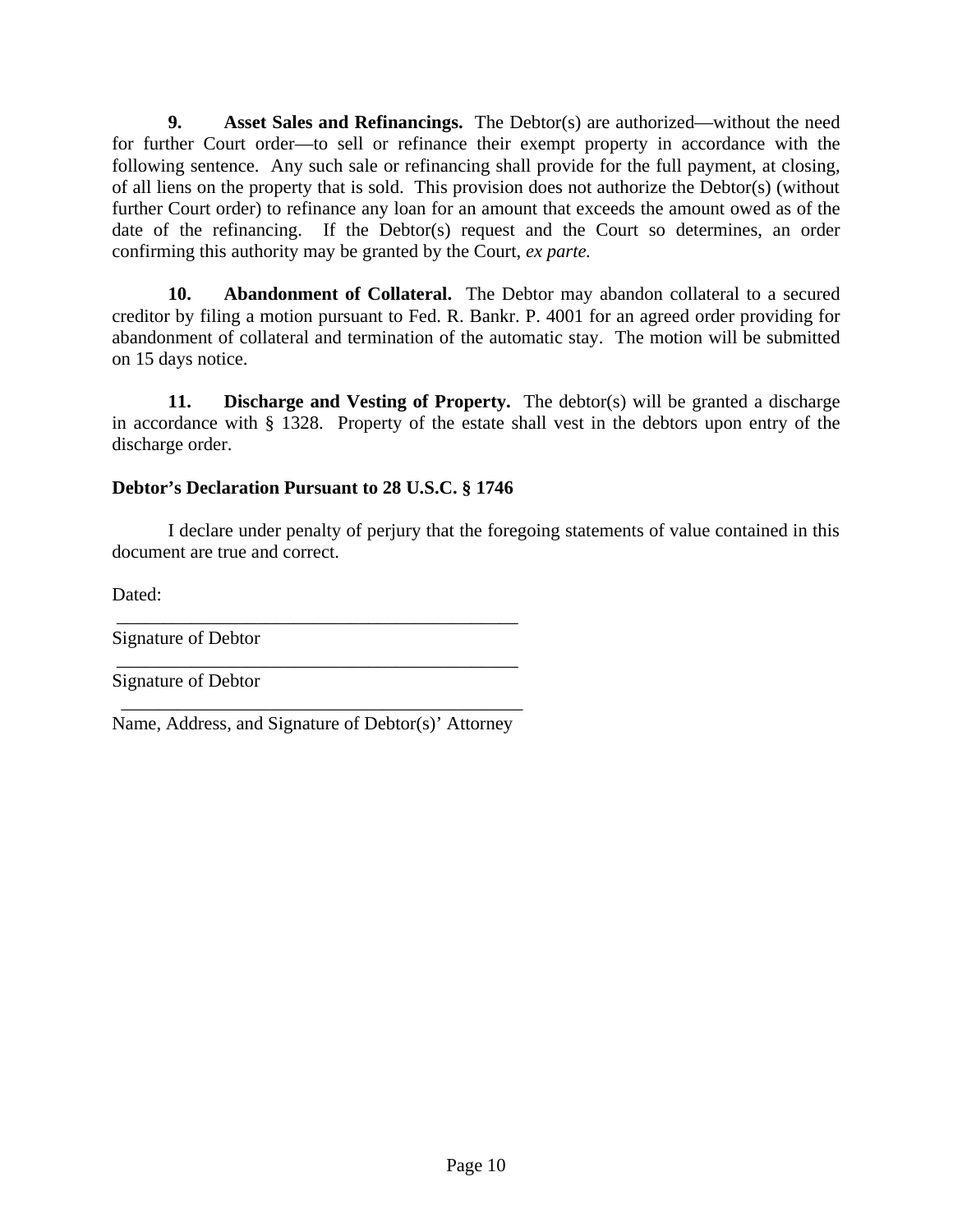## Exhibit 7 Plan Summary and Statistical Cover Sheet **Plan Summary and Statistical Cover Sheet to Proposed Plan** Date:

| <b>Disposable Income and Plan Payments</b> |              |            |           |                     |                    |                      |  |  |  |  |
|--------------------------------------------|--------------|------------|-----------|---------------------|--------------------|----------------------|--|--|--|--|
| Projected                                  | Projected    | Projected  | Beginning | <b>Ending Month</b> | Payment            | <b>Total Payment</b> |  |  |  |  |
| Schedule "I"                               | Schedule "J" | Disposable | Month $#$ | #                   | Amount             |                      |  |  |  |  |
| Income                                     | Expenses     | Income     |           |                     |                    |                      |  |  |  |  |
|                                            |              |            |           |                     |                    |                      |  |  |  |  |
|                                            |              |            |           |                     |                    |                      |  |  |  |  |
|                                            |              |            |           |                     |                    |                      |  |  |  |  |
|                                            |              |            |           |                     | <b>Grand Total</b> |                      |  |  |  |  |
|                                            |              |            |           |                     | Less $10\%$        |                      |  |  |  |  |
|                                            |              |            |           |                     | trustee fee        |                      |  |  |  |  |
|                                            |              |            |           |                     | Net Available      |                      |  |  |  |  |

#### **Projected Trustee Disbursements to Priority and Secured Creditors**

| Name of Holder | Type of Claim (List<br>Priority Claims,<br>Followed by Claims<br>Secured by Principal<br>Residence, Followed<br>by Other Secured<br>Claims) | Description of Collateral<br>(or "None" if<br>appropriate) | Int.<br>Rate | Beg.<br>Month<br># | End<br>Month<br># | Payment<br>Amount | Total<br>Payment |
|----------------|---------------------------------------------------------------------------------------------------------------------------------------------|------------------------------------------------------------|--------------|--------------------|-------------------|-------------------|------------------|
|                |                                                                                                                                             |                                                            |              |                    |                   |                   |                  |
|                |                                                                                                                                             |                                                            |              |                    |                   |                   |                  |
|                |                                                                                                                                             |                                                            |              |                    |                   |                   |                  |
|                |                                                                                                                                             |                                                            |              |                    |                   |                   |                  |
|                |                                                                                                                                             |                                                            |              |                    |                   |                   |                  |
|                |                                                                                                                                             |                                                            |              |                    |                   |                   |                  |
|                |                                                                                                                                             |                                                            |              |                    |                   |                   |                  |
|                |                                                                                                                                             |                                                            |              |                    |                   |                   |                  |
|                |                                                                                                                                             |                                                            |              |                    |                   |                   |                  |
|                |                                                                                                                                             |                                                            |              |                    |                   |                   |                  |
|                |                                                                                                                                             |                                                            |              |                    |                   |                   |                  |
|                |                                                                                                                                             |                                                            |              |                    |                   | Grand<br>Total    |                  |

#### **SUMMARY OF PAYMENTS BEST INTEREST TEST**

| Net Available to Creditors                | Value of total non-exempt property      |
|-------------------------------------------|-----------------------------------------|
| Less Estimated Attorneys' fees            | Total distributions to all priority and |
|                                           | general unsecured creditors             |
| Less Total to Priority Creditors          |                                         |
| Less Total to Secured Creditors           |                                         |
| Net Available for Unsecured Creditors     |                                         |
| <b>Estimated General Unsecured Claims</b> |                                         |
| Forecast % Dividend on General Unsecured  |                                         |
| Claims                                    |                                         |

| Value of total non-exempt property      |  |
|-----------------------------------------|--|
| Total distributions to all priority and |  |
| general unsecured creditors             |  |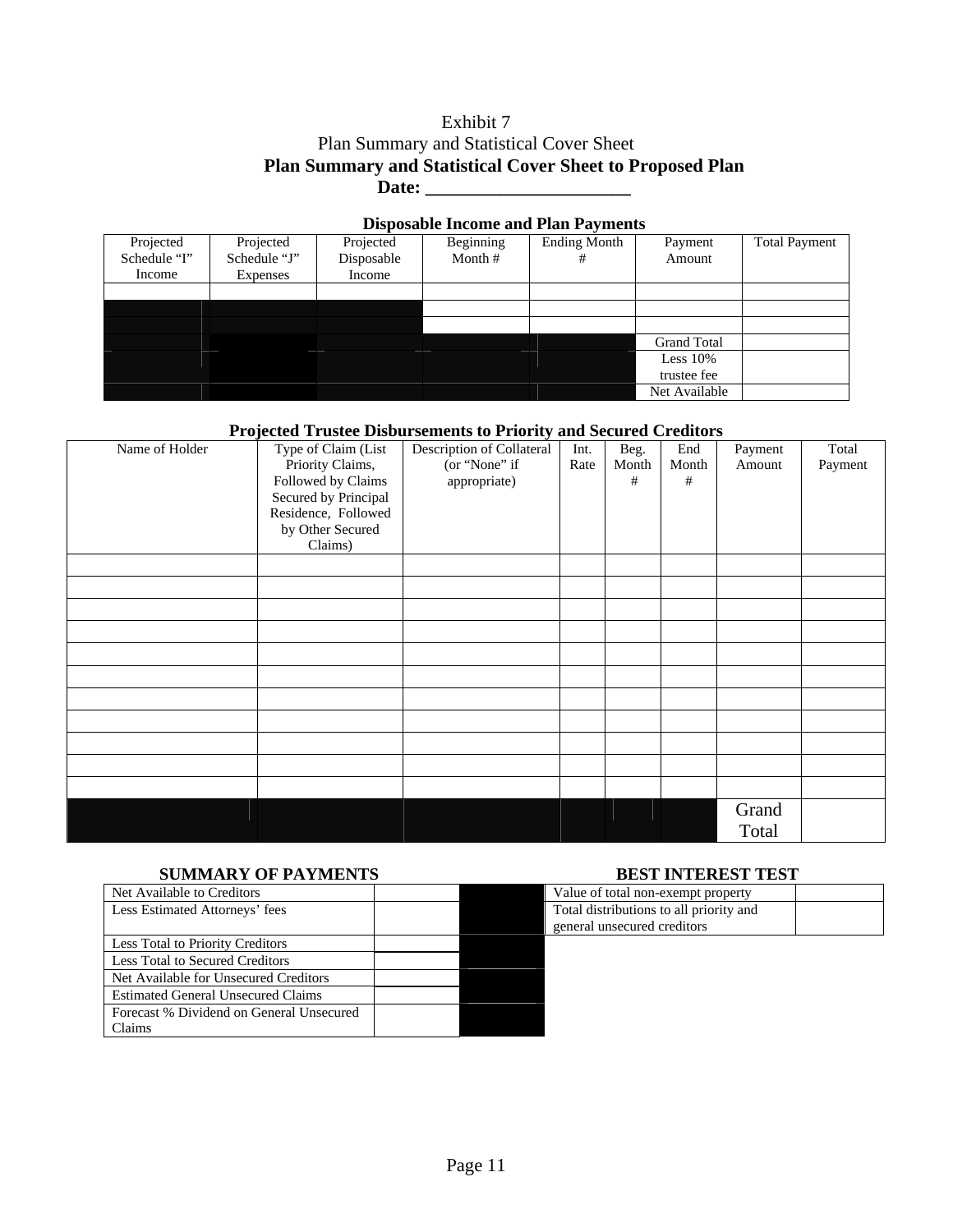## Exhibit 8 **DEBTOR(S)' MOTION TO MODIFY CONFIRMED PLAN**

The Debtor(s) file this Motion to Modify their confirmed plan.

1. **HISTORY OF CASE**. This case was filed on \_\_\_\_\_\_\_. The plan was confirmed on \_\_\_\_\_\_\_\_\_\_\_\_. The plan has been modified on the following dates \_\_\_\_\_\_\_\_\_\_\_\_\_\_\_\_\_\_\_\_\_\_\_\_\_\_\_\_\_\_\_\_\_\_\_\_\_\_\_\_\_\_\_\_\_.

#### 2. **REASON FOR MODIFICATION. EXECUTE:**

3. **PLAN PAYMENTS.** The current plan (as modified through this date) requires payments as follows:

\_\_\_\_\_\_\_\_\_\_\_\_\_\_\_\_\_\_\_\_\_\_\_\_\_\_\_\_\_\_\_\_\_\_\_\_\_\_\_\_\_\_\_\_\_\_\_\_\_\_\_\_\_\_\_\_\_\_\_\_\_\_\_\_\_\_\_\_\_\_\_\_\_\_\_\_\_\_ \_\_\_\_\_\_\_\_\_\_\_\_\_\_\_\_\_\_\_\_\_\_\_\_\_\_\_\_\_\_\_\_\_\_\_\_\_\_\_\_\_\_\_\_\_\_\_\_\_\_\_\_\_\_\_\_\_\_\_\_\_\_\_\_\_\_\_\_\_\_\_\_\_\_\_\_\_.

> a. Months: <u>Denemic Schotter Payment: \$</u><br> **b.** Months: <u>Denemic Schotter</u> Payment: \$ b. Months:  $\frac{1}{2}$ c. Months:  $\qquad \qquad$  Payment: \$

4. **CURRENT DEFAULTS.** The Debtor(s) are currently in default on payments to the chapter 13 trustee as follows:  $\mathcal{L}_\text{max}$ 

#### 5. **PROPOSED PLAN MODIFICATIONS**:

- a. All payment defaults set forth in paragraph 3 are cured by this modification.
- b. Future payments to the chapter 13 trustee shall be in the amount set forth on the attached exhibit "A".
- $c.$   $\qquad \qquad \qquad$
- d. \_\_\_\_\_\_\_\_\_\_\_\_\_\_\_\_\_\_\_\_\_\_\_\_\_\_\_\_\_\_\_\_\_\_\_\_\_\_\_\_\_\_\_\_\_
- $e.$

6. **INTERIM PAYMENTS**. Payments due under this modification will commence on the first due date after this modification is filed, whether or not the modification has yet been approved by the Court.

7. **BUDGET.** The Debtor's schedules "I" and "J" that the Debtor(s) request to be considered with this modification are attached as exhibit "B".

8. **ATTORNEYS' FEES** (Optional Paragraph. This paragraph may not be utilized if the modification is first filed within 120 days of confirmation regardless of whether counsel is compensated on a fixed or an hourly basis.) Debtor(s)' counsel shall be paid \$400.00 as a fixed fee for this modification.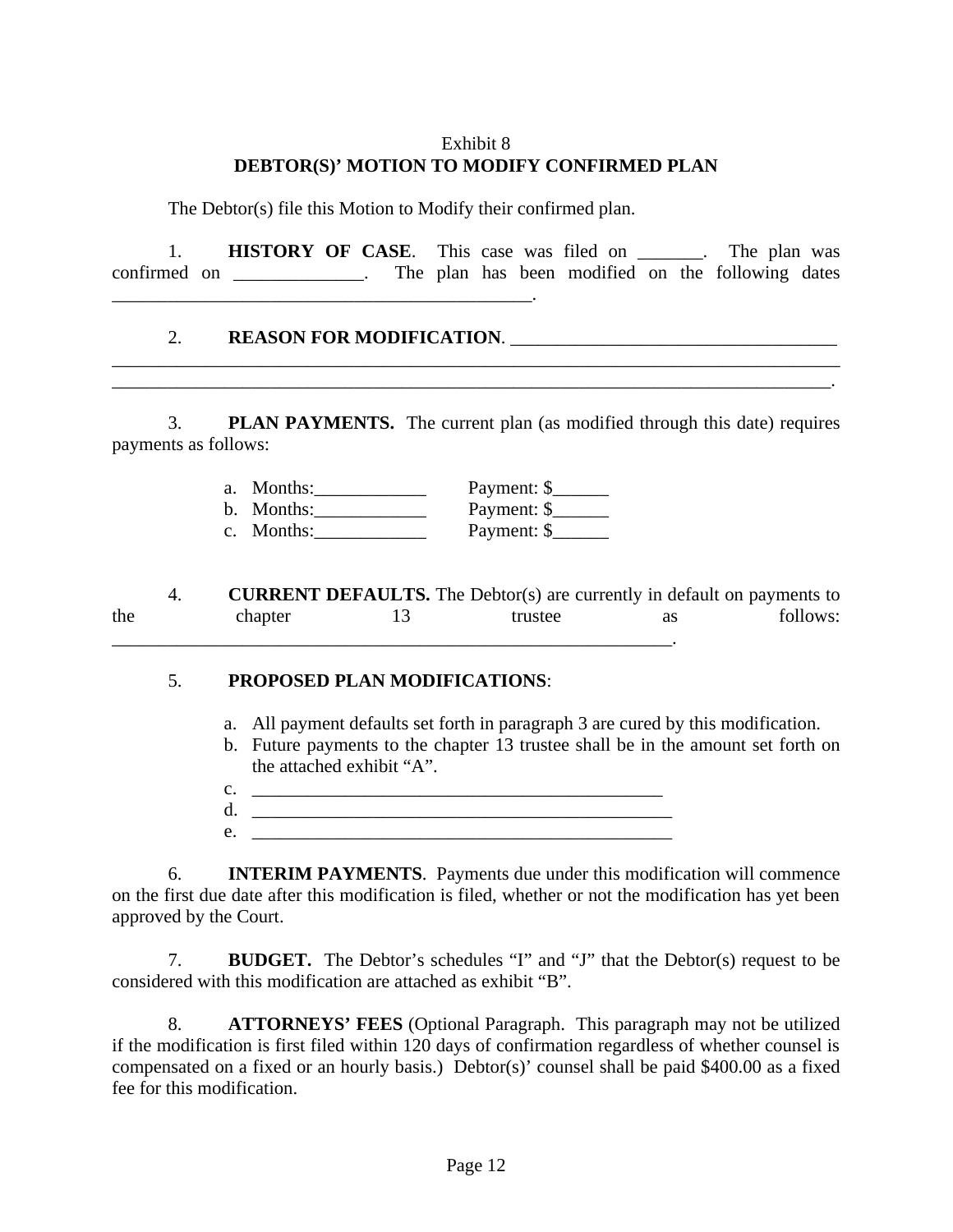Signature of Client Verifies Accuracy of the Motion:

\_\_\_\_\_\_\_\_\_\_\_\_\_\_\_\_\_\_\_\_\_\_\_\_\_\_\_\_\_\_\_\_\_\_\_\_\_\_\_\_\_\_\_\_\_\_\_\_\_ \_\_\_\_\_\_\_\_\_\_\_\_\_\_

Name Date

\_\_\_\_\_\_\_\_\_\_\_\_\_\_\_\_\_\_\_\_\_\_\_\_\_\_\_\_\_\_\_\_\_\_\_\_\_\_\_\_\_\_\_\_\_\_\_\_\_ \_\_\_\_\_\_\_\_\_\_\_\_\_\_

Name Date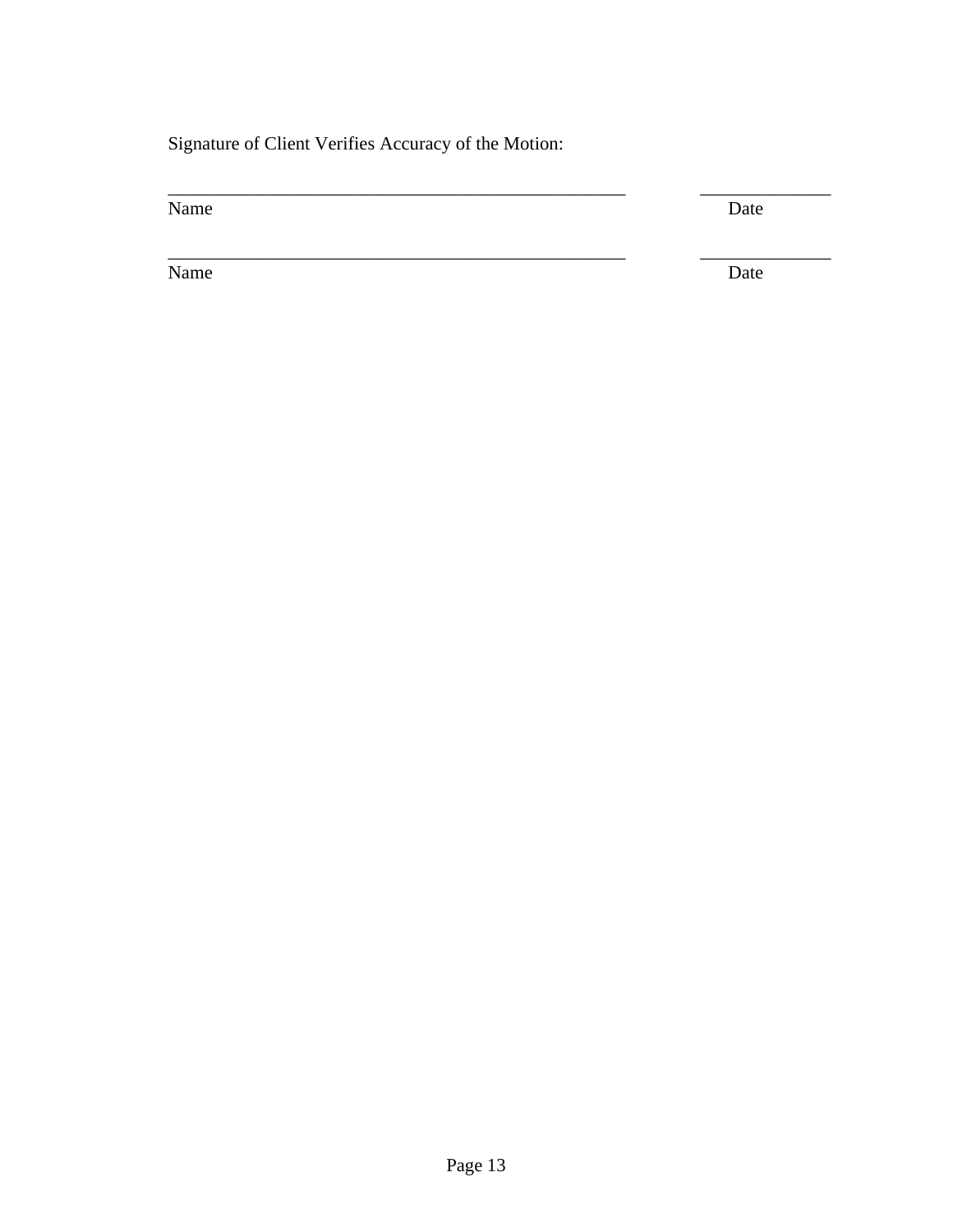Exhibit 9 **Table for Proposed Plan Modification**

| Month           | Payment      | Payment          | Payment  | Month           | Payment      | Payment          | Payment  |
|-----------------|--------------|------------------|----------|-----------------|--------------|------------------|----------|
|                 | Under        | Proposed         | Actually |                 | Under        | Proposed         | Actually |
|                 | Current Plan | <b>Under New</b> | Made to  |                 | Current Plan | <b>Under New</b> | Made to  |
|                 |              | Plan             | Date     |                 |              | Plan             | Date     |
| $\mathbf{1}$    |              |                  |          | 31              |              |                  |          |
| $\overline{2}$  |              |                  |          | 32              |              |                  |          |
| $\overline{3}$  |              |                  |          | $\overline{33}$ |              |                  |          |
| $\overline{4}$  |              |                  |          | 34              |              |                  |          |
| 5               |              |                  |          | 35              |              |                  |          |
| 6               |              |                  |          | 36              |              |                  |          |
| $\overline{7}$  |              |                  |          | 37              |              |                  |          |
| $8\,$           |              |                  |          | 38              |              |                  |          |
| 9               |              |                  |          | 39              |              |                  |          |
| $10\,$          |              |                  |          | 40              |              |                  |          |
| $11\,$          |              |                  |          | 41              |              |                  |          |
| 12              |              |                  |          | 42              |              |                  |          |
| 13              |              |                  |          | 43              |              |                  |          |
| 14              |              |                  |          | $44\,$          |              |                  |          |
| 15              |              |                  |          | $45\,$          |              |                  |          |
| 16              |              |                  |          | 46              |              |                  |          |
| 17              |              |                  |          | 47              |              |                  |          |
| 18              |              |                  |          | 48              |              |                  |          |
| 19              |              |                  |          | 49              |              |                  |          |
| $20\,$          |              |                  |          | 50              |              |                  |          |
| 21              |              |                  |          | $\overline{51}$ |              |                  |          |
| $22\,$          |              |                  |          | 52              |              |                  |          |
| 23              |              |                  |          | 53              |              |                  |          |
| $\overline{24}$ |              |                  |          | $\overline{54}$ |              |                  |          |
| 25              |              |                  |          | 55              |              |                  |          |
| 26              |              |                  |          | 56              |              |                  |          |
| $27\,$          |              |                  |          | 57              |              |                  |          |
| $28\,$          |              |                  |          | 58              |              |                  |          |
| 29              |              |                  |          | 59              |              |                  |          |
| $\overline{30}$ |              |                  |          | 60              |              |                  |          |
|                 |              |                  |          |                 |              |                  |          |
|                 |              |                  |          | <b>TOTA</b>     |              |                  |          |
|                 |              |                  |          | ${\rm LS}$      |              |                  |          |
|                 |              |                  |          |                 |              |                  |          |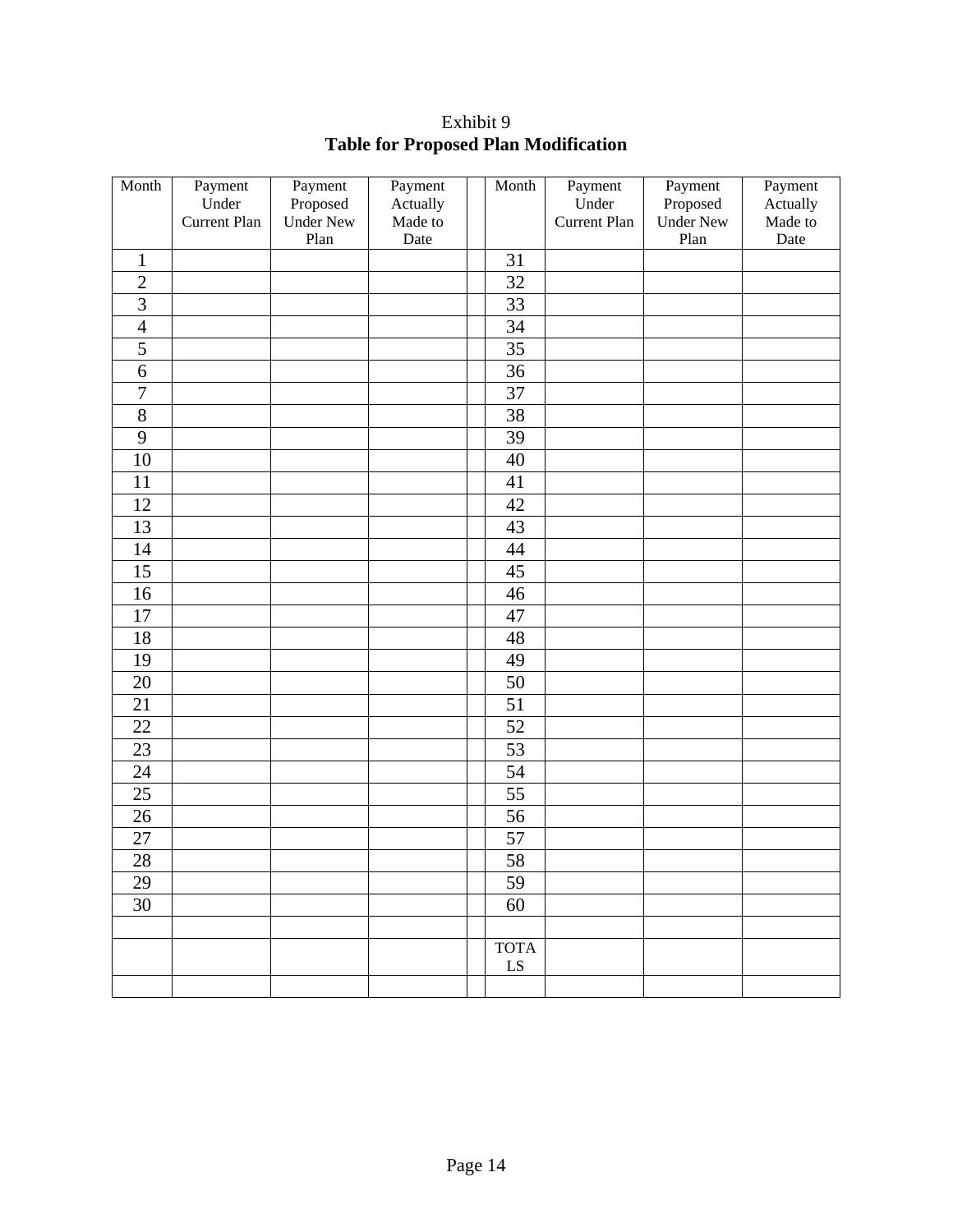#### Exhibit 10 Confirmation Order

## **ORDER CONFIRMING CHAPTER 13 PLAN AND VALUING COLLATERAL PURSUANT TO 11 U.S.C. § 506**

1. The Court has considered confirmation of the debtor(s)' chapter 13 plan that was proposed on [insert date].

2. All objections to the plan have been withdrawn or overruled.

3. The Court has determined that the plan meets all of the requirements of § 1325 of the Bankruptcy Code.

4. Notwithstanding any estimate of the amount of a general or priority unsecured claim contained in the plan or in an order of the Court, the actual amount payable on priority claims will be the Allowed Amount of the priority claim and the actual proration for distribution on general unsecured claims will be based on the actual Allowed Amounts of general unsecured claims.

5. The value of the collateral for secured claims is in the amount set forth in the plan.

6. The plan is confirmed.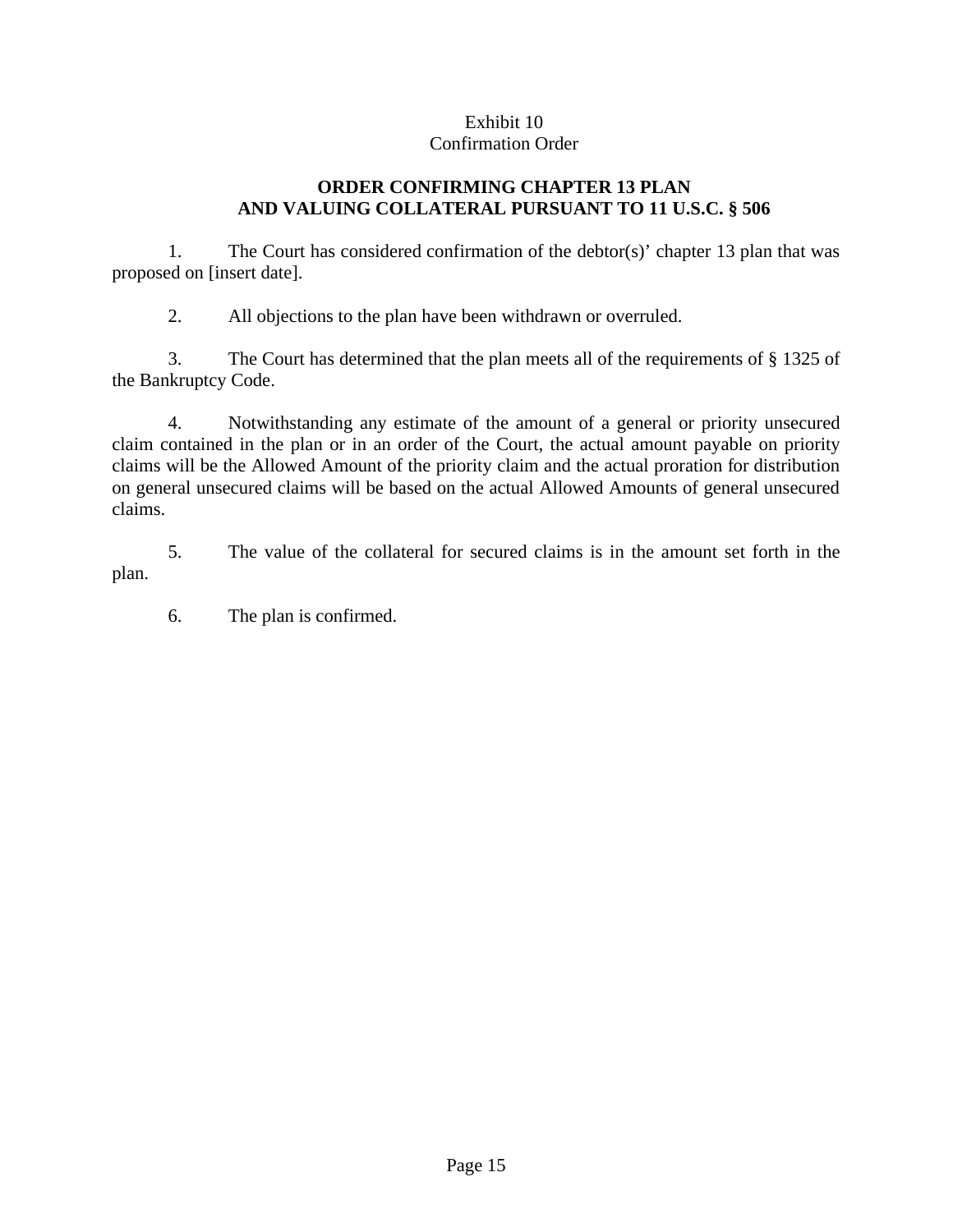#### Exhibit 11

#### Form of Non-Payment Dismissal Motion

#### **MOTION TO DISMISS CASE FOR FAILURE TO MAKE PAYMENTS**

The chapter 13 trustee moves to dismiss this case based on the debtor(s)' failure to make required payments. The debtor(s) are delinquent \$\_\_\_\_\_\_\_\_\_\_\_\_, an amount constituting \_\_\_\_\_\_\_\_ months of required payments.

The delinquent payments are due for [pre-confirmation payments required by § 1326(a)(1) of the Bankruptcy Code] [post confirmation payments required by the confirmed plan].

NOTICE TO DEBTORS: YOU MUST DO ONE OF THE FOLLOWING:

1. BRING YOUR PAYMENTS CURRENT WITHIN 15 DAYS OF THE DATE ON THIS MOTION.

2. FILE A RESPONSE WITHIN 15 DAYS THAT SHOWS THAT YOUR PAYMENTS ARE CURRENT.

IF YOU FAIL TO DO SO, THE BANKRUPTCY COURT WILL PROBABLY DISMISS YOUR BANKRUPTCY CASE AND MAY DO SO WITHOUT A HEARING. THE BANKRUPTCY COURT WILL NOT ALLOW PAYMENTS TO BE MADE AT THE HEARING.

If a timely response is filed, a hearing will be held on \_\_\_\_\_\_\_\_\_\_\_\_\_\_\_\_\_\_\_\_\_\_\_\_ at  $\qquad \qquad \boxed{\ldots}$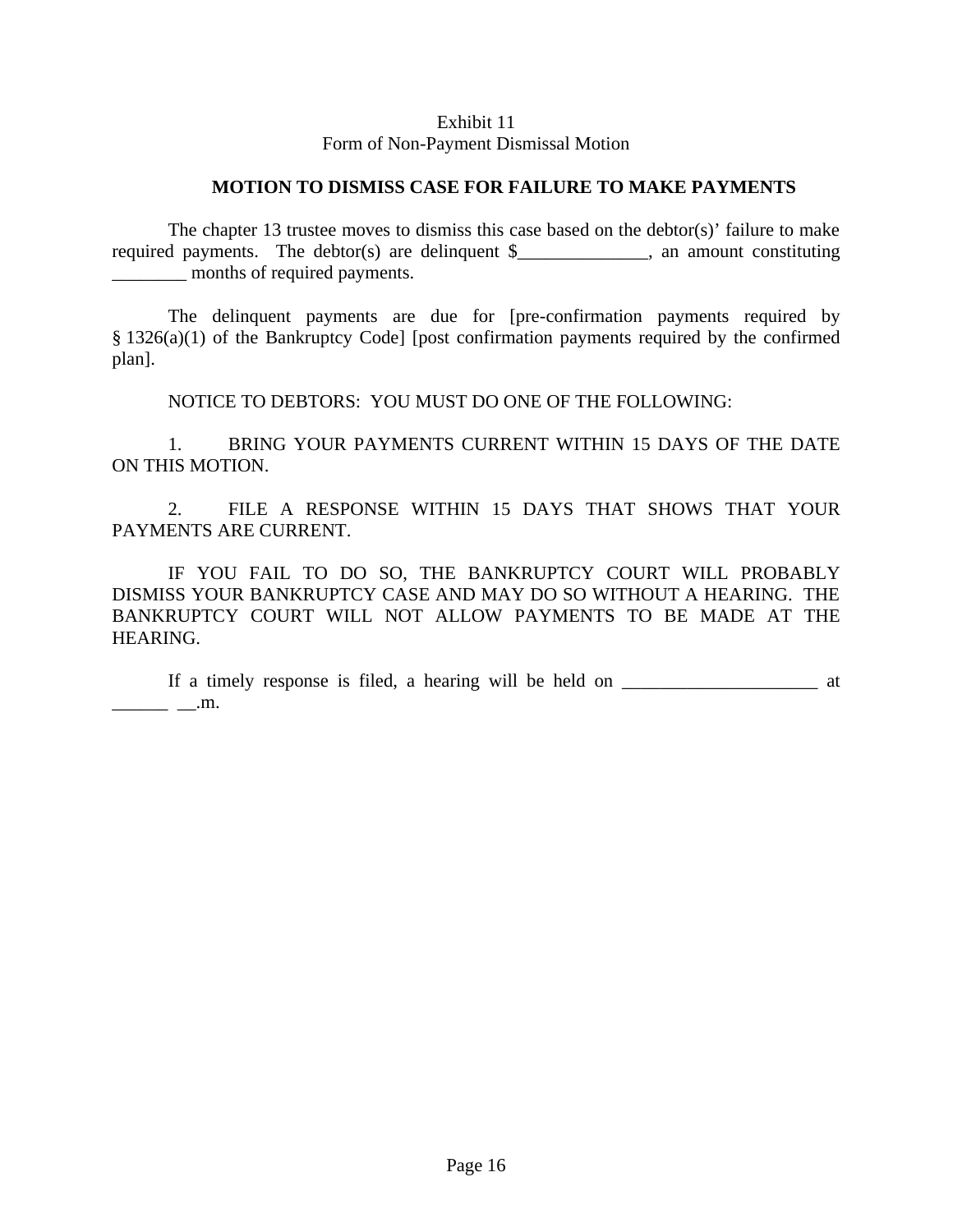#### Exhibit 12

Form of Failure to File Tax Return Dismissal Motion

#### **MOTION TO DISMISS CASE FOR FAILURE TO FILE TAX RETURNS**

The chapter 13 trustee moves to dismiss this case based on the debtor(s)' failure to file all delinquent tax returns. The trustee has reviewed records provided by the Internal Revenue Service and believes that the following returns are delinquent: \_\_\_\_\_\_\_\_\_\_\_\_\_\_\_\_\_\_\_\_\_\_\_\_\_\_\_\_\_\_\_\_\_\_\_\_\_\_\_\_\_\_\_\_\_\_\_\_\_\_\_\_\_\_\_\_\_\_\_\_\_\_\_.

NOTICE TO DEBTORS: YOU MUST DO ONE OF THE FOLLOWING:

1. FILE ALL DELINQUENT RETURNS WITHIN 20 DAYS OF THE DATE ON THIS MOTION AND PROVIDE A COPY TO THE CHAPTER 13 TRUSTEE AND TO THE INTERNAL REVENUE SERVICE. THE COPY PROVIDED TO THE INTERNAL REVENUE SERVICE MUST CONTAIN AN ORIGINAL SIGNATURE AND MUST BE SENT TO:

INSERT CORRECT IRS STOP ADDRESS

2. FILE A RESPONSE WITHIN 20 DAYS THAT SHOWS THAT YOUR RETURNS ARE CURRENT.

3. FILE A RESPONSE WITHIN 20 DAYS THAT SHOWS THAT THE COURT SHOULD ALLOW YOU ADDITIONAL TIME TO FILE YOUR TAX RETURNS.

IF YOU FAIL TO DO SO, THE BANKRUPTCY COURT WILL PROBABLY DISMISS YOUR BANKRUPTCY CASE AND NOT ALLOW YOU TO FILE ANOTHER BANKRUPTCY CASE UNTIL ALL OF YOUR RETURNS ARE FILED. THESE ACTIONS MAY BE TAKEN WITHOUT A HEARING IF YOU FAIL TO FILE A RESPONSE.

If a timely response is filed, a hearing will be held on \_\_\_\_\_\_\_\_\_\_\_\_\_\_\_\_\_\_\_\_\_\_\_\_ at  $\_\_$   $\_\_$ .m.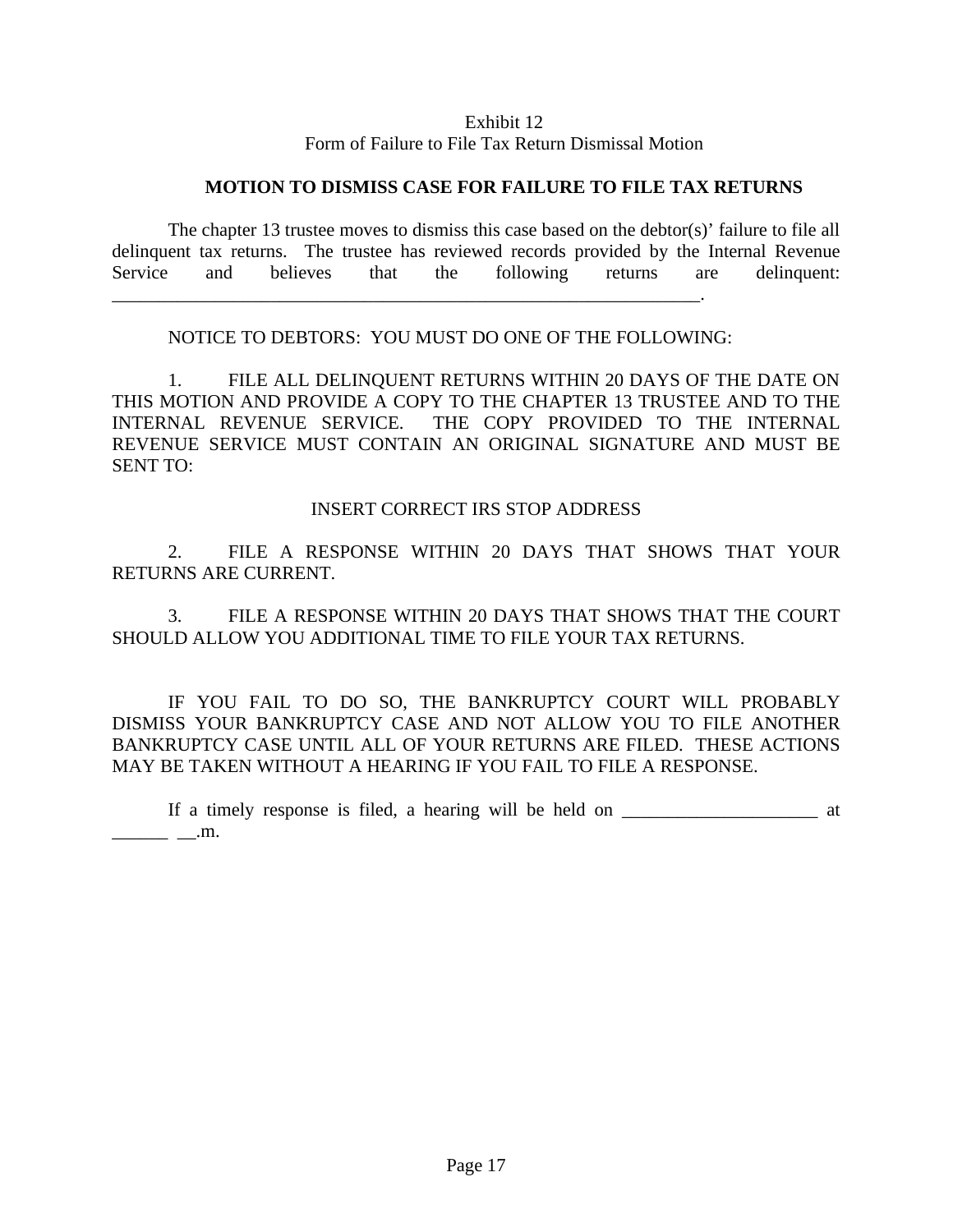## EXHIBIT 13 TAX RETURN DISMISSAL ORDER

## **ORDER DISMISSING CASE WITH PREJUDICE TO REFILING ANOTHER CASE AND ORDER PROHIBITING DEBTOR FROM FILING ANOTHER CASE**

The Court has considered the chapter 13 trustee's motion to dismiss this case for failure to file delinquent tax returns. The motion is granted. Pursuant to 11 U.S.C. § 349(a), it is ordered that:

- 1. This case is dismissed.
- 2. This debtor shall not file another bankruptcy petition until such time as the debtor has filed all delinquent federal tax returns. Violation of this prohibition may be punished as a contempt of court.
- 3. Any application for allowance of an administrative expense in this case must be filed within 20 days of entry of this order.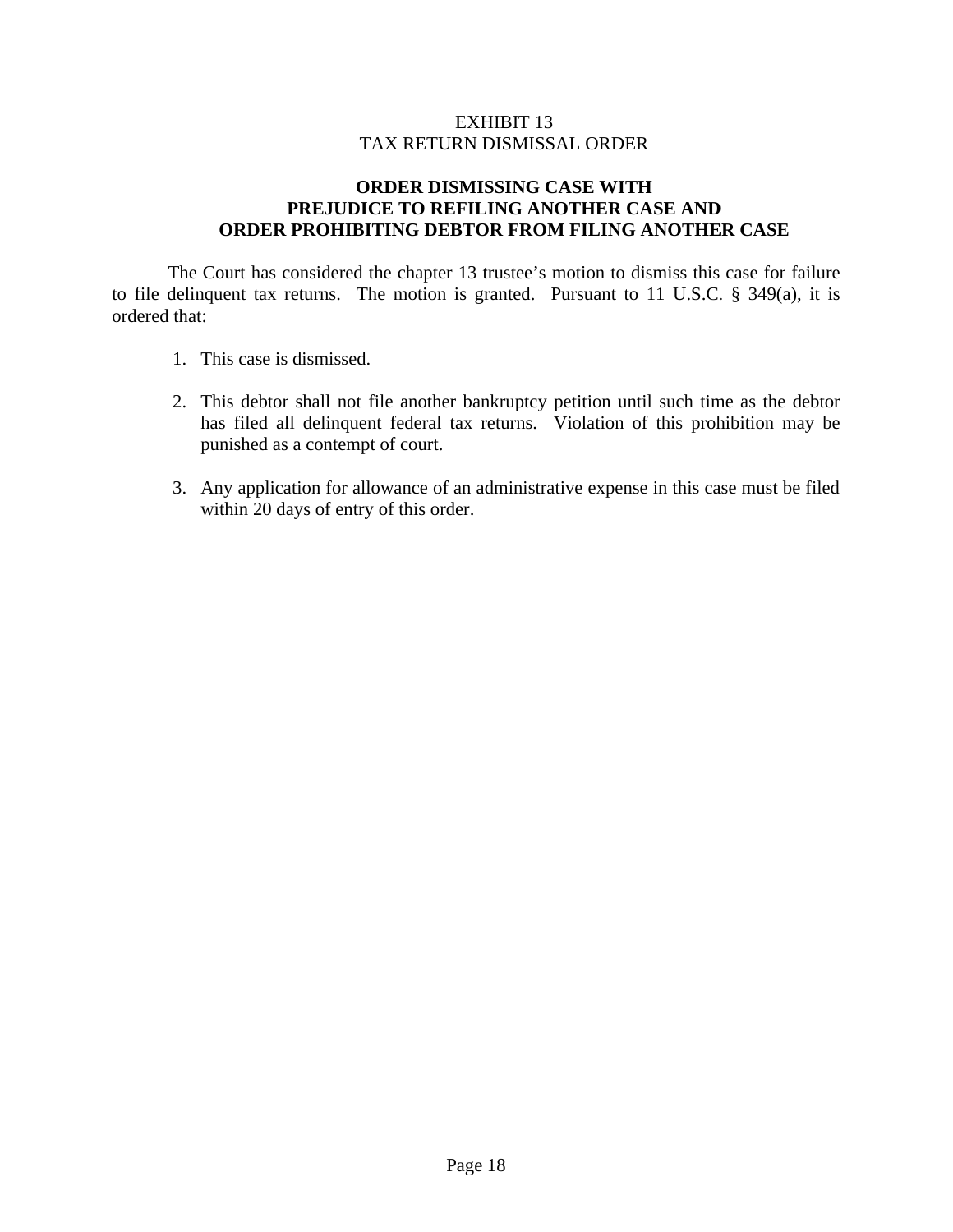## Exhibit 14 Initial Order—Debtors' Responsibilities

#### **INITIAL ORDER OUTLINING FORTH DEBTORS' INITIAL RESPONSIBILITIES**

The debtor(s) are ordered to:

1. Make all payments due to the chapter 13 trustee. The first payment is due not later than 30 days after filing the proposed plan.

2. File a proposed plan within 15 days, unless the plan was filed with the petition.

3. File all schedules and the statement of financial affairs within 15 days, unless these documents were filed with the petition.

- 4. Attend the § 341 meeting of creditors as scheduled by the chapter 13 trustee.
- 5. Attend the debtor education seminar, within 45 days.
- 6. Immediately file all delinquent tax returns.
- 7. Comply with all Court orders.

Failure to comply with this order is likely to result in a dismissal of this bankruptcy case. It may also result in a prohibition against the filing of additional bankruptcy cases or a finding that the debtor(s) are in contempt of court.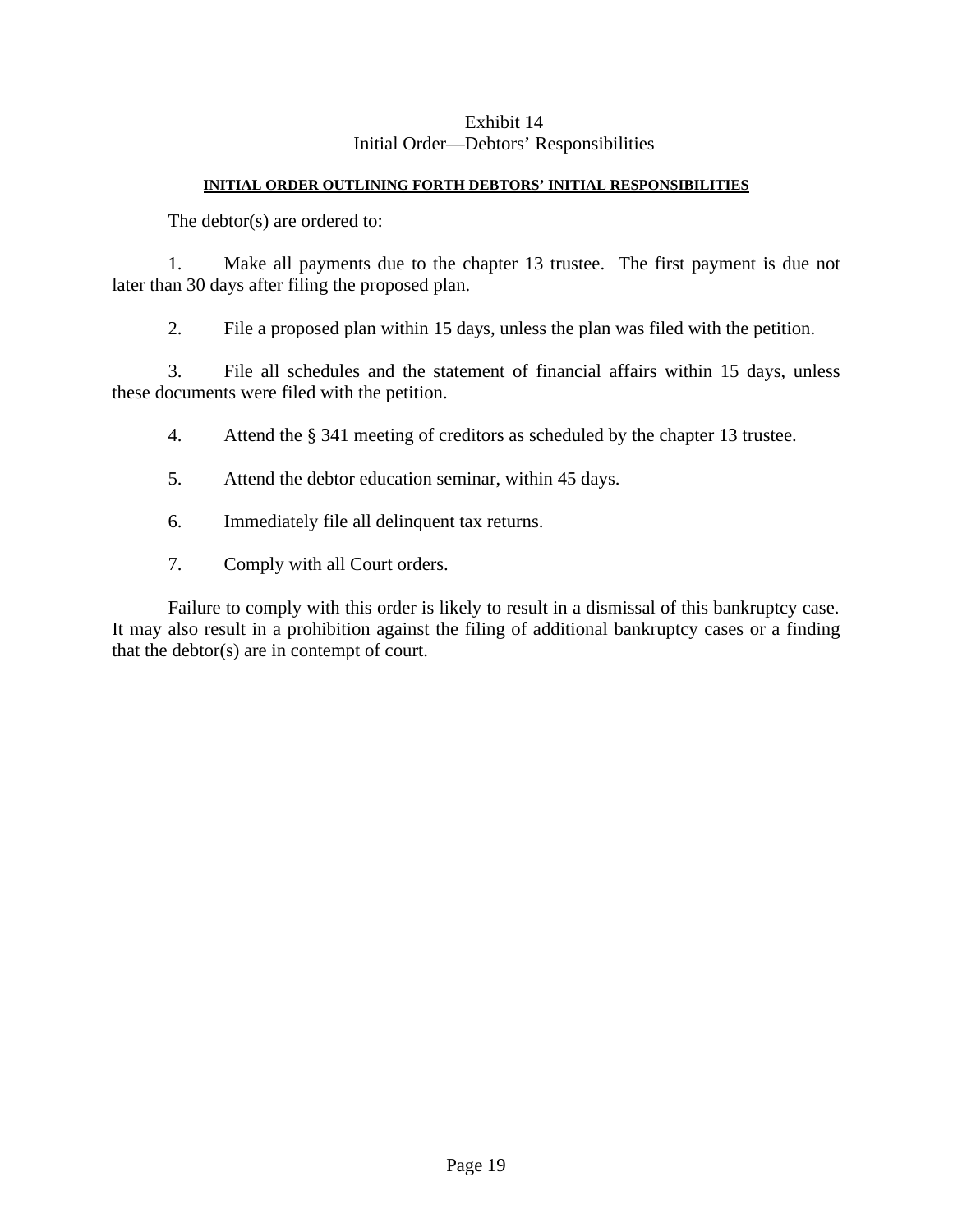#### Exhibit 15 Initial Order Procedural Matters **INITIAL ORDER FOR CASE MANAGEMENT OF CHAPTER 13 CASE**

#### **The following are orders of the Court:**

#### 1. **Payment of the Filing Fee.**

a. The debtor(s) shall pay the filing fee with the petition or promptly on the due date provided in an order allowing installment payments.

b. If the filing fee or any installment is not timely paid, the Clerk shall issue a notice of pending dismissal of the case for failure to pay filing fees. The notice of pending dismissal shall be served on the debtor(s), debtor(s)'counsel and the chapter 13 Trustee.

c. If the debtor(s) do not pay the filing fee or request a hearing within 10 days after the notice is served, the case may be dismissed without further notice.

#### **2. Filing the List of Creditors, Plan, Schedules and Statements.**

a. The list of creditors (with addresses) must be filed with the petition in the format prescribed by the Clerk unless a motion for extension of time under Federal Rule of Bankruptcy Procedure (FRBP) 1007(a)(4) is filed with the petition.

b. A motion for extension of time to file the list of creditors, plan, schedules or statements need be served only on the chapter 13 Trustee and on the U.S. Trustee. Because the FRBP require a creditor's meeting within 50 days, except for truly exceptional circumstances, the Court will not grant an extension beyond 25 days for filing the plan, schedules or statements*.*

c. If the U.S. Trustee files a motion to dismiss under Bankruptcy Code  $\S 1307(c)(9)$  or (10), or if the chapter 13 Trustee files a motion to dismiss for delay prejudicial to creditors and the basis of that motion is that the debtor(s) failed to file the papers required by Bankruptcy Code § 521 or failed to file a plan in accordance with FRBP 3015, the motion need not be served on any party except the debtor(s) and, if the debtor(s) are represented by counsel, on debtor(s)' counsel.

d. If either the U.S. Trustee or the chapter 13 Trustee files a motion to dismiss under subparagraph (c) above, the motion need not include BLR include BLR 9013 language but shall include the following notice:

> *A hearing will be conducted on this matter on [insert date of next chapter 13 panel following expiration of 15 days] at \_\_\_\_\_ a.m. If the debtor(s) object to the requested relief, the debtor(s) and counsel must attend the hearing. If no party objects to the requested relief within (ten) 10 days after the date that the motion was served, the United States Trustee or the chapter 13 Trustee may file a certificate of non- compliance and the Court may dismiss this case without actually conducting a hearing. (Bankruptcy Code §102(1)(B).).*

#### **3. Confirmation Hearings.**

a. Confirmation hearings will be continued beyond the initial setting only for good cause shown. A motion for continuance shall be filed setting forth the basis of the cause for the requested continuance. The chapter 13 Trustee is not authorized to grant a continuance of the confirmation hearing. Only the Court may grant a continuance of the confirmation hearing.

b. Absent exceptional circumstances, the hearing on confirmation of the debtor(s)' plan will not be continued to a date that is after 180 days after the commencement of the chapter 13 case.

c. At least 5 days before confirmation, the chapter 13 Trustee shall submit a recommendation (which may be in summary chart form for all cases set for confirmation on a particular date) as to whether plans should be confirmed. The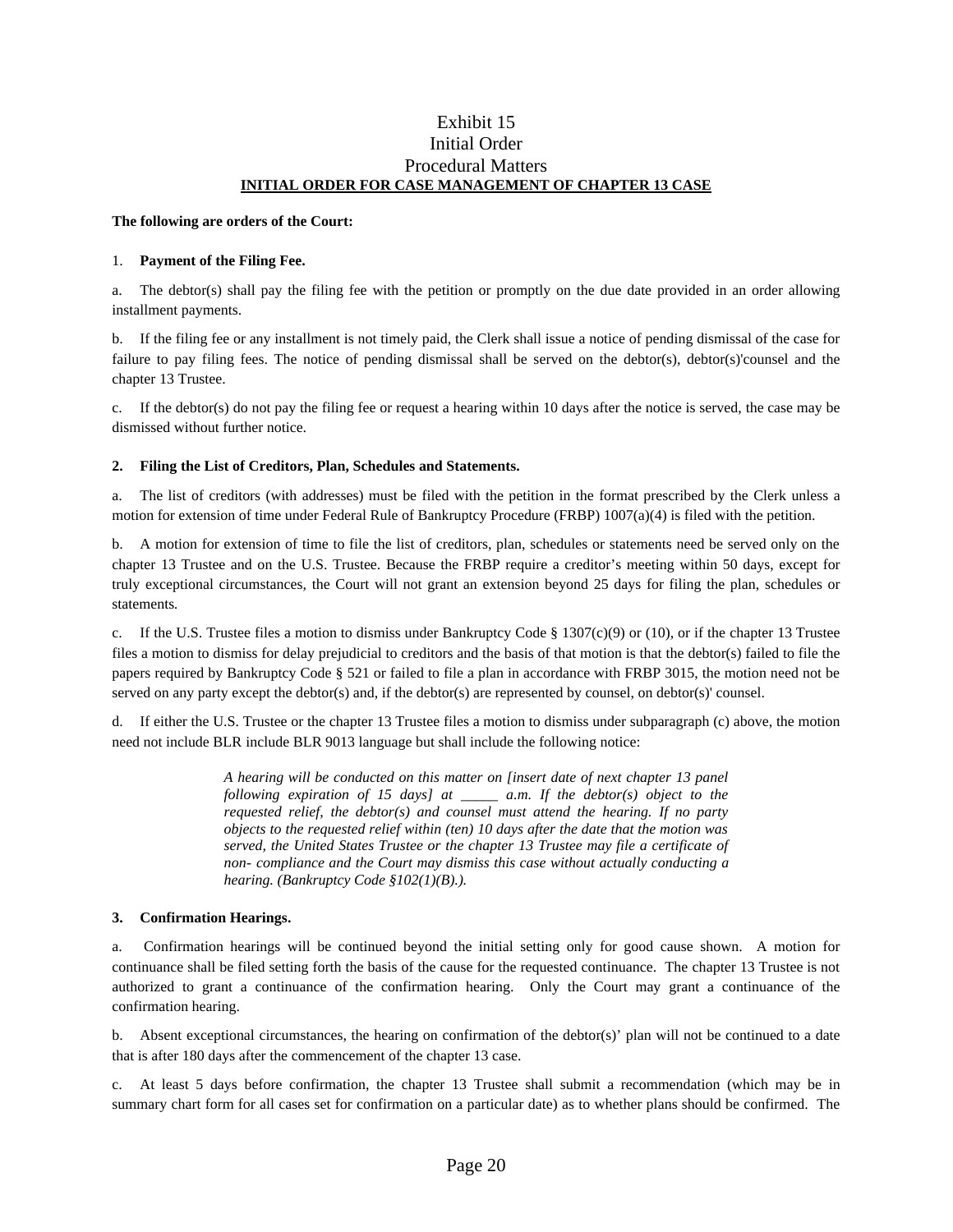Court will not be bound by the chapter 13 Trustee's recommendation for or against confirmation. If the chapter 13 Trustee has recommended in favor of confirmation and if there are no objections to be considered at confirmation, the debtor(s) and debtor(s)' counsel need not attend. If the Court determines that a hearing is required on a plan for which confirmation is recommended by the trustee and on which no other objections were filed, the hearing will be rescheduled with notice to the debtor(s) and debtor(s)' counsel. If the chapter 13 Trustee has not recommended confirmation, the debtor(s) and debtor(s)' counsel must attend the hearing and meet the debtor(s)' statutory confirmation burden, except that attendance in the circumstances set forth in § 7, § 8, § 9(b) and § 9(c) below shall be according to those sections.

#### **4. Parties Required to Attend Hearings. This section applies to hearings that are set on the chapter 13 trustee's scheduled panel.**

a. If a matter has been resolved concerning a motion or an objection, the parties may designate counsel for one of the settling parties to announce the settlement. Other counsel may, but are not required, to attend. If no person announces the settlement, the motion or objection may be denied for want of prosecution.

b. If the Court declines to accept the announced agreement, the matter may be continued until the next chapter 13 panel date or the Court may make another disposition. All parties to the objection (i.e., the objecting party, the debtor(s) and the chapter 13 Trustee) must attend the continued hearing.

**5. Tax Transcripts.** The Internal Revenue Service must send a tax transcript to the chapter 13 trustee, the debtors and the debtor's counsel, with delivery to occur not later than 7 days prior to the initial date set for the § 341 meeting of creditors.

**6. Service of this Order.** A copy of this Order shall promptly be served by the Clerk on parties in interest, including the debtor(s) and debtor(s)' counsel and the United States Internal Revenue Service. The Internal Revenue Service shall be served at the addresses provided by them from time-to-time to the Clerk.

#### **THIS ORDER IS EFFECTIVE, IN EACH CASE, ON THE DATE THE ORDER IS ENTERED IN THAT CASE.**